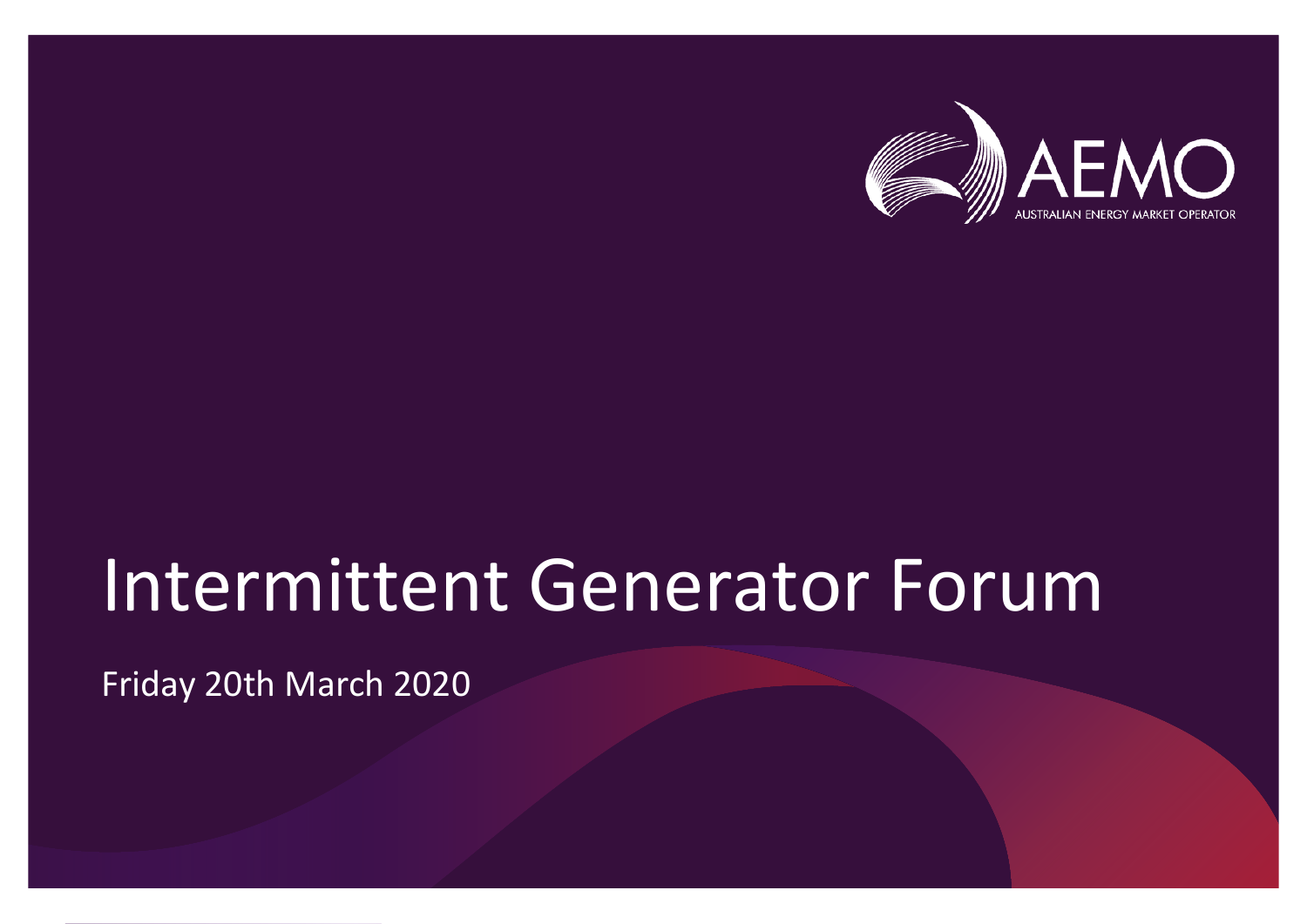# Welcome and Introduction

Mike Davidson Manager/Operational Forecasting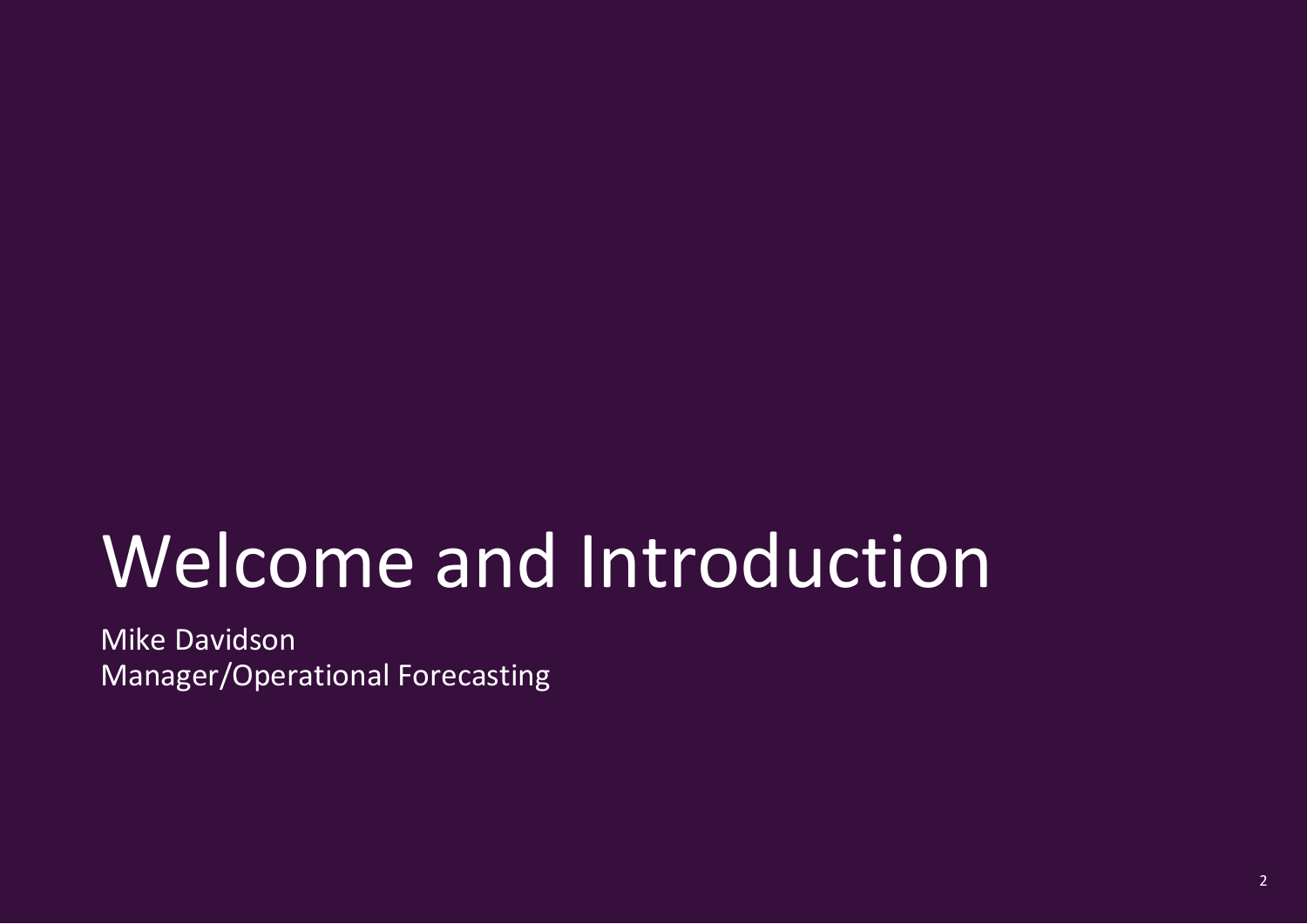# **Agenda**

| <b>Time</b>           | <b>Duration (min)</b> | Item                                                                                                                                                                                                                                                                                                                                                                                                                               | <b>Presenter</b>                                                                                                                        |
|-----------------------|-----------------------|------------------------------------------------------------------------------------------------------------------------------------------------------------------------------------------------------------------------------------------------------------------------------------------------------------------------------------------------------------------------------------------------------------------------------------|-----------------------------------------------------------------------------------------------------------------------------------------|
| 9.00 am - 9.10 am     | 10                    | <b>Welcome and Introduction</b>                                                                                                                                                                                                                                                                                                                                                                                                    | Mike Davidson                                                                                                                           |
| 9.10 am - 9.35 am     | 25                    | <b>Actions from previous forum (Feb 2019)</b>                                                                                                                                                                                                                                                                                                                                                                                      | Jack Fox                                                                                                                                |
| 9.35 am - 10.20 am    | 45                    | <b>AWEFS/ASEFS forecasting</b><br>Reporting of regional wind and solar forecasts<br>$\bullet$<br>Expedited dispatch forecast prior to AWEFS/ASEFS<br>$\bullet$<br>AWEFS/ASEFS forecast model onboarding<br>$\bullet$<br>ASEFS Dispatch default power curve and updates<br>$\bullet$<br>Expedited AWEFS PD/STPASA models<br>$\bullet$<br>Other AWEFS/ASEFS enhancements<br>$\bullet$<br>Participant education sessions<br>$\bullet$ | Jack Fox<br>Jack Fox<br><b>Petar Pantic</b><br><b>Petar Pantic</b><br>Petar Pantic<br><b>Petar Pantic</b><br><b>Petar Pantic</b>        |
| 10.20 am - 11.05 am   | 45                    | <b>Generator compliance requirements</b><br>Availability submissions<br>$\bullet$<br>Semi-dispatch and linear ramping<br>$\bullet$<br>AGC response capability<br>$\bullet$<br>System strength constraints<br>$\bullet$<br><b>SCADA</b> provision<br>$\bullet$<br>Operational communication facilities<br>$\bullet$                                                                                                                 | <b>Ellise Harmer</b><br><b>Ross Gillett</b><br><b>Ross Gillett</b><br><b>Ross Gillett</b><br><b>Ross Gillett</b><br><b>Ross Gillett</b> |
| 11.05 $am - 11.15$ am | 10                    | <b>Other Business</b>                                                                                                                                                                                                                                                                                                                                                                                                              | Mike Davidson                                                                                                                           |

3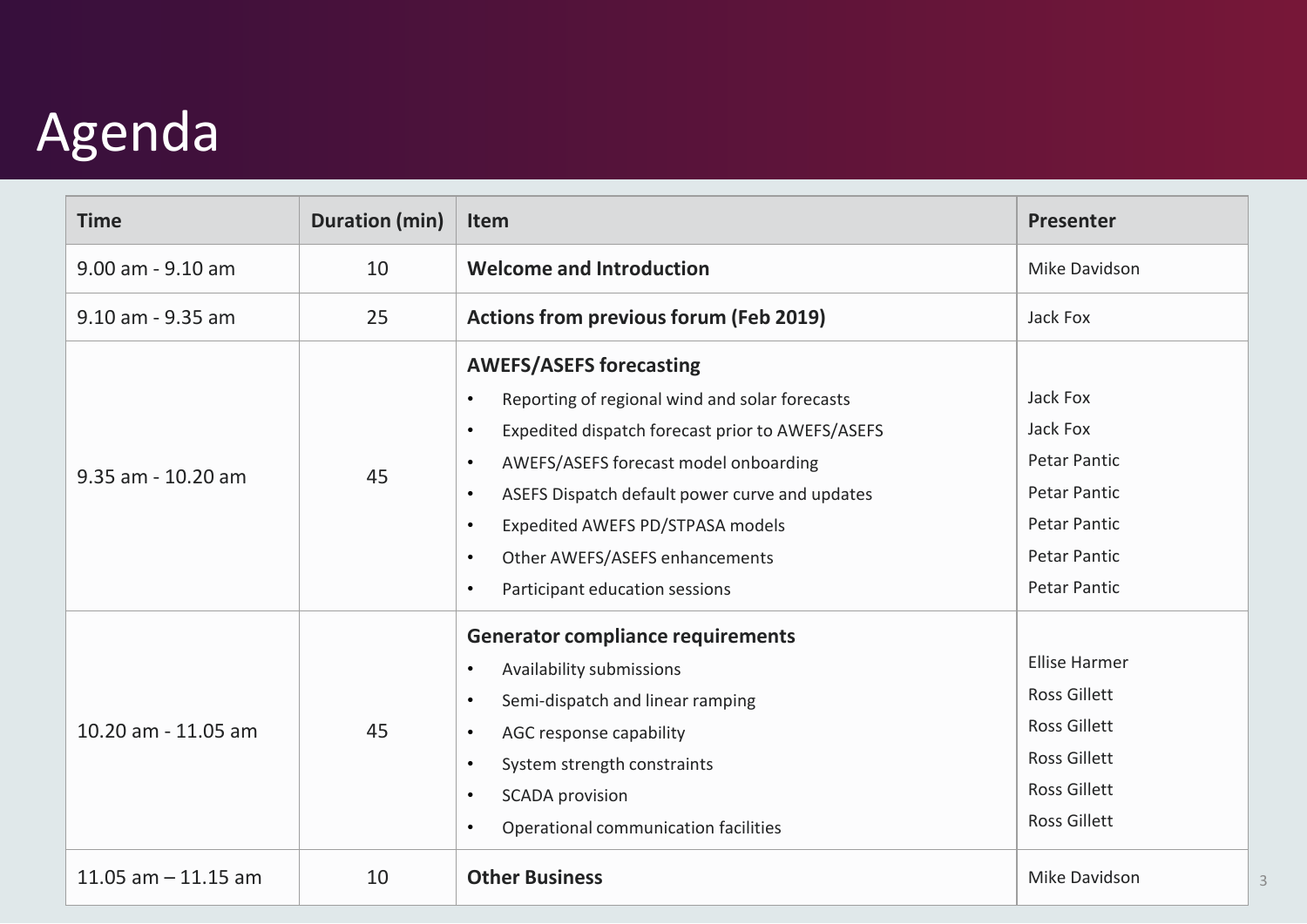### Forum objectives

- **Inform stakeholders** on AWEFS/ASEFS enhancements since last forum in Feb 2019
- **Remind stakeholders** of their compliance requirements and the impact of noncompliance on power system security and reliability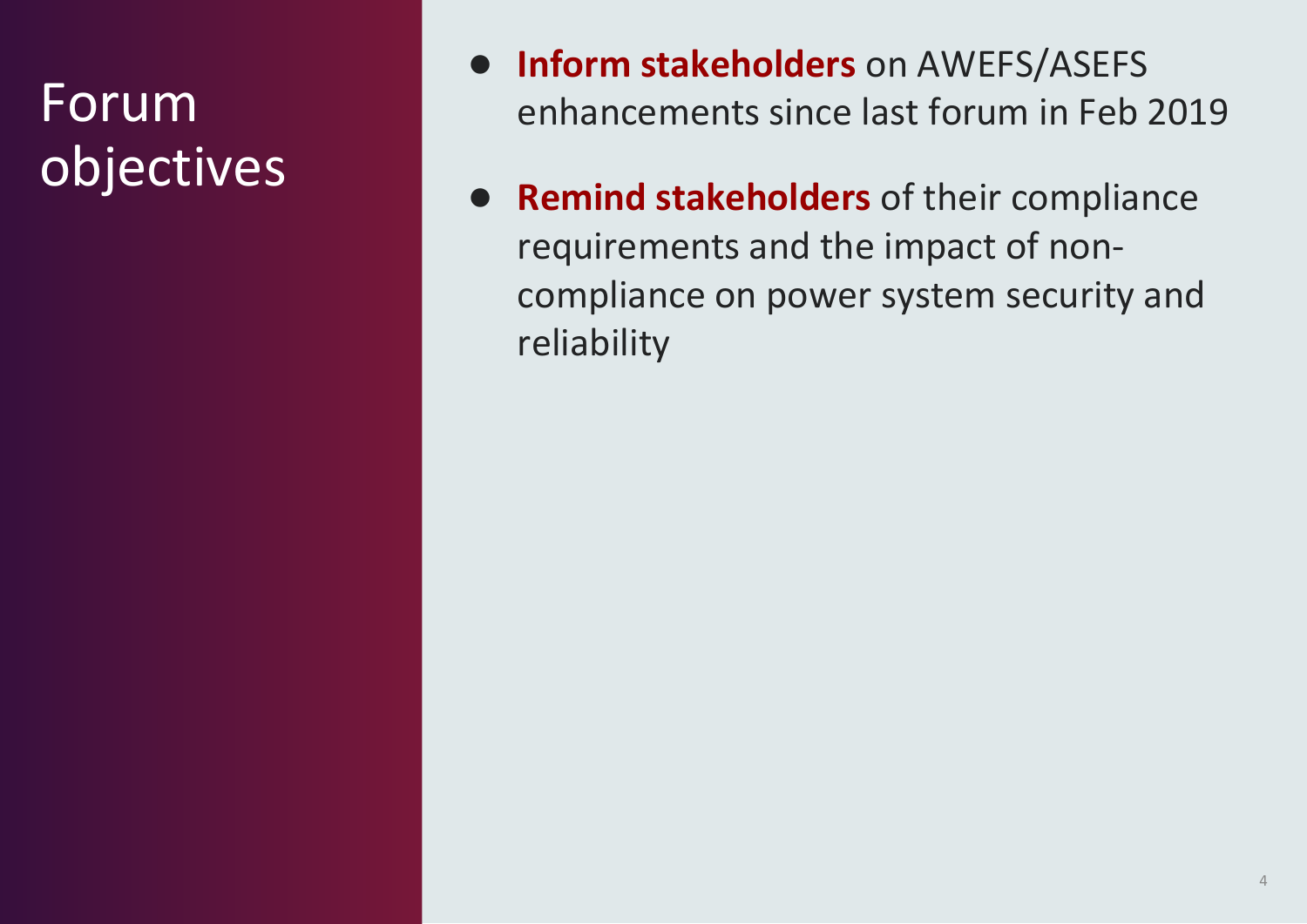# Actions from previous forum

Jack Fox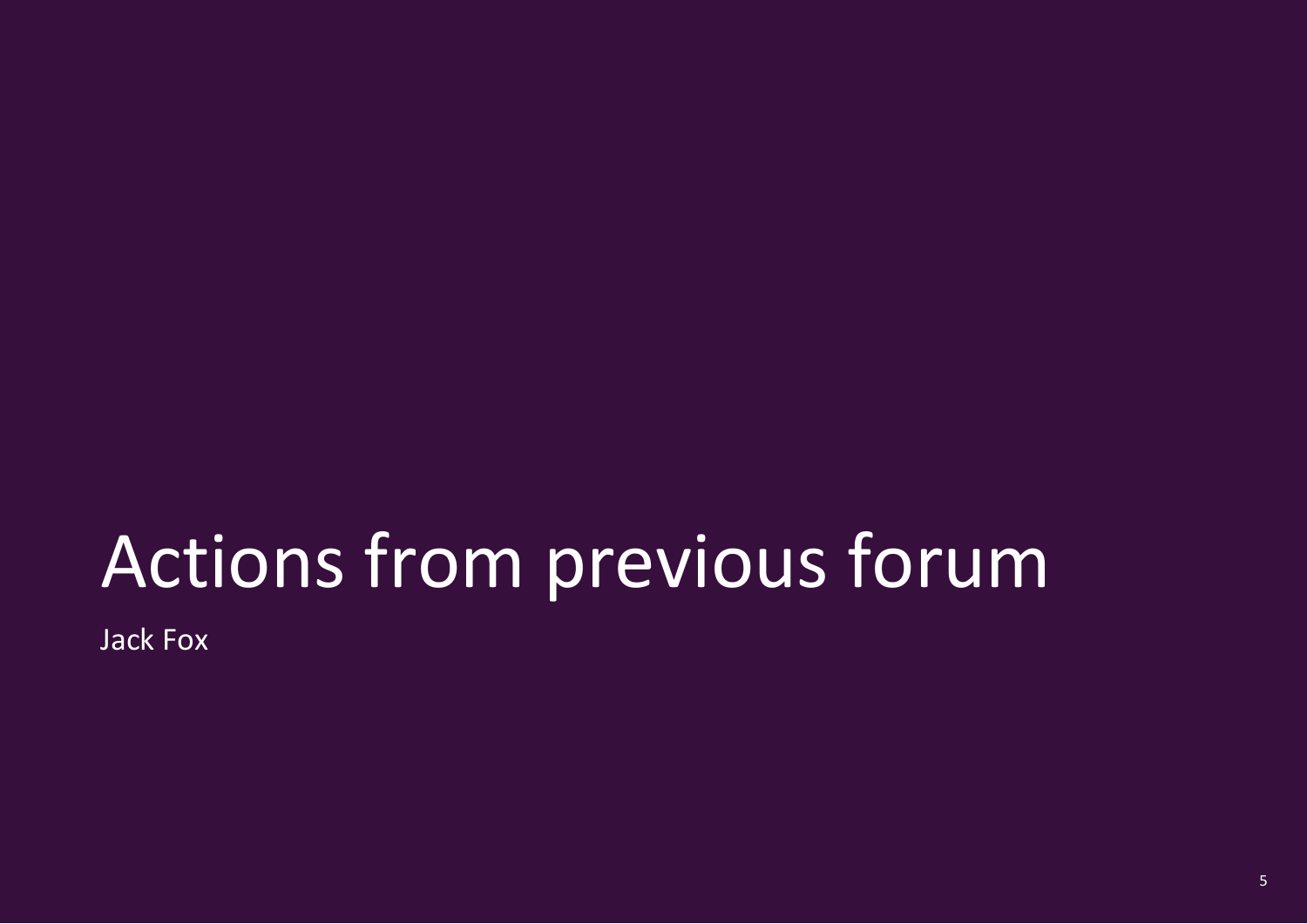# Allow new farms to initially register as nonscheduled during commissioning

#### • **Recap of the issue**:

- AEMO was to investigate the feasibility of allowing new semi-scheduled wind and solar farms to initially register as non-scheduled units for the duration of commissioning
- **Status**:
	- AEMO has investigated this proposal from a regulatory, technical, procedural and operational perspective and determined that it is infeasible.
	- There is a need to address the root cause (a lack of a forecast model from the date of registration)
	- AEMO is developing an initial dispatch forecasting system, which uses the power curve provided by the participant during registration to create unconstrained forecasts until the AWEFS/ASEFS model is implemented by the vendor

→ Target date: Quarter 3, 2020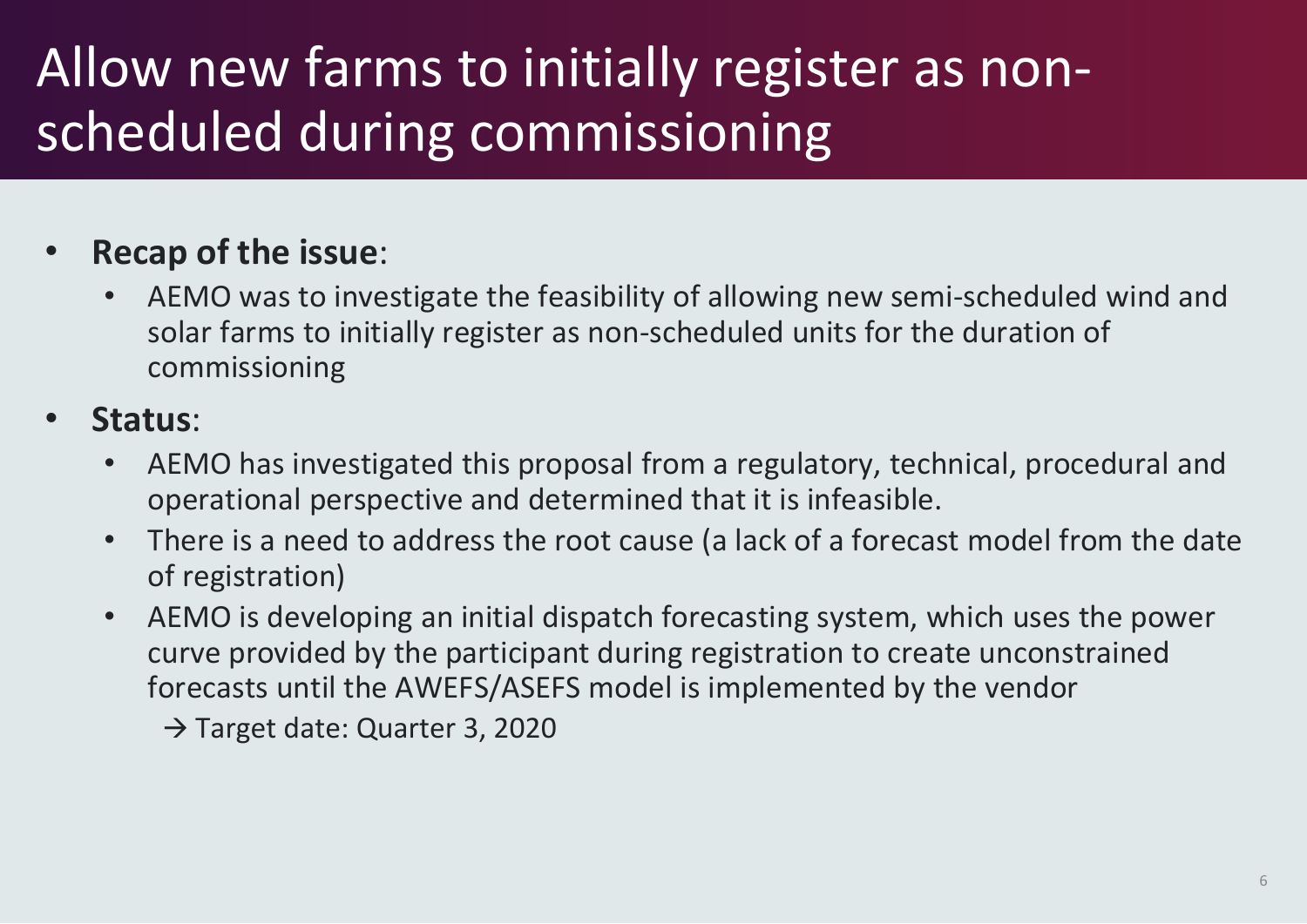# Publishing of pre-dispatch availability next-day

#### • **Recap of the issue**:

- Publishing UIGF meets the NER 3.13.4(p)(7) obligation to publish *available capacity*
- However, to improve market transparency AEMO has received requests to publish the Upper MW Limit and Turbine/Inverter Availability entries submitted by semischeduled and non-scheduled generators on a next-day public basis

#### • **Status**:

- Following recent instances of widespread high-temperature de-rating/cut out of wind turbines, the AER have been speaking with AEMO seeking further information
- AEMO have identified the following details for discussion:
	- Tracking information of the availability entry used to create the forecast is not currently published out of AWEFS/ASEFS. **Is the publication of tracking information required?**
	- Submission of updates to availability entries do not have a reason/comment field, so there is no log of the explanation for changes to availability. **Is this information required?**
	- The original request relates to the publishing of availability used to produce the pre-dispatch forecast. The dispatch forecast uses SCADA signals (turbines/inverters available and local limit) to determine plant availability but these SCADA signals are not published. **Should AEMO publish the availability information used to produce dispatch forecasts?**
- **Please provide any feedback to [op.forecasting@aemo.com.au](mailto:op.forecasting@aemo.com.au) by Fri 3 April**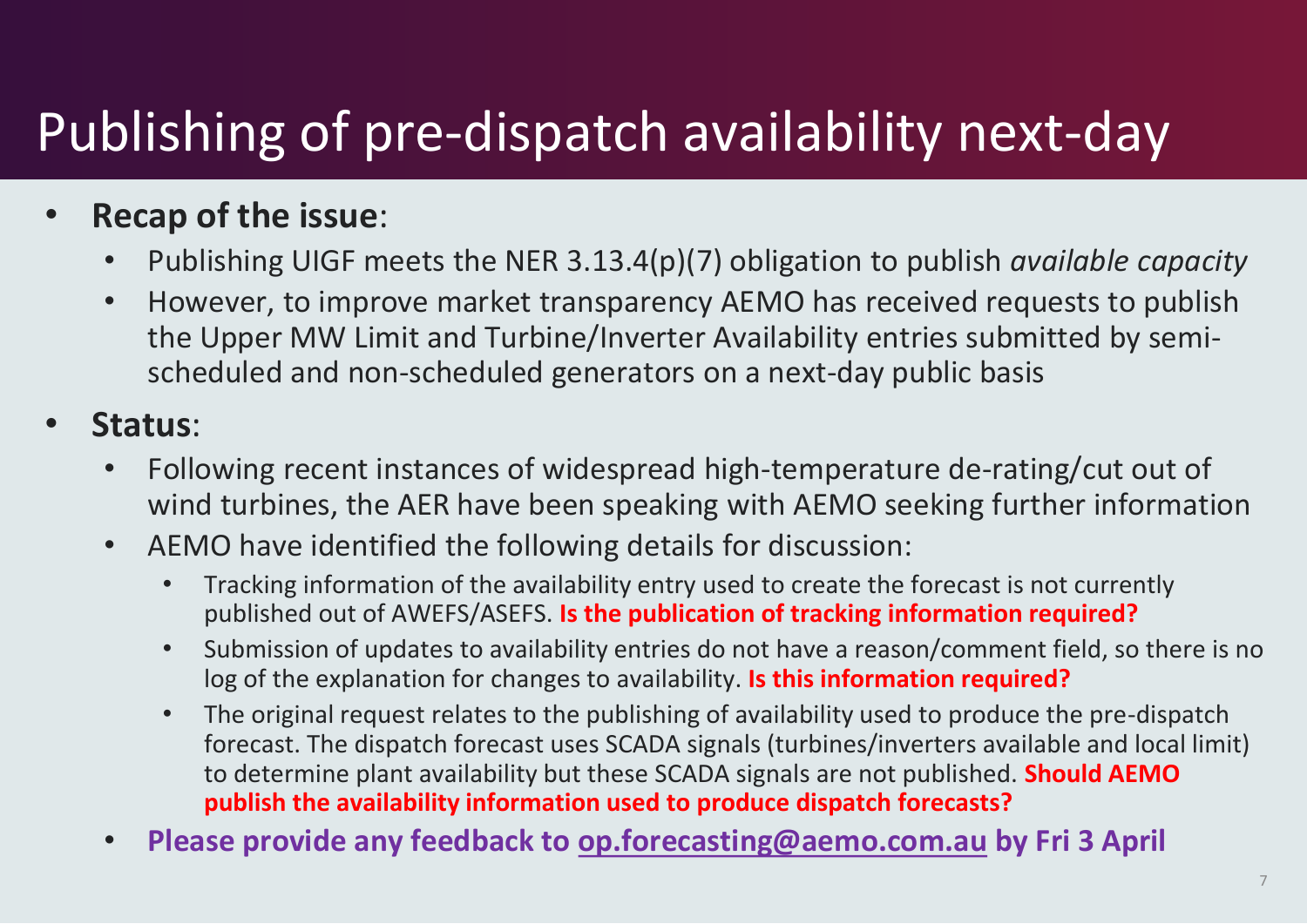### Providing Possible Power via API

#### • **Recap of the issue**:

- Self-forecast providers required to produce an unconstrained forecast at all times
- Dispatch Self-Forecast Assessment Procedure allows AEMO to use the SCADA Possible Power to assess self-forecast performance during constrained-off intervals
- A request was received to assess the feasibility of providing Possible Power via an API rather than SCADA
- **Status**:
	- As at 10 March 2020, self-forecasts for 17 DUIDs have passed the initial assessment and are being used in dispatch
	- Of those, only 7 DUIDs are providing SCADA Possible Power to AEMO, and only 2 DUIDs have requested its use in self-forecast assessment
		- For the 2 DUIDs that requested the use of SCADA Possible Power, both passed initial assessment without relying on its use due to the low incidence of constrained-off intervals
		- Of the remaining 15 DUIDs, the use of SCADA Possible Power would have assisted one DUID with a high incidence of constrained-off intervals in passing the initial assessment sooner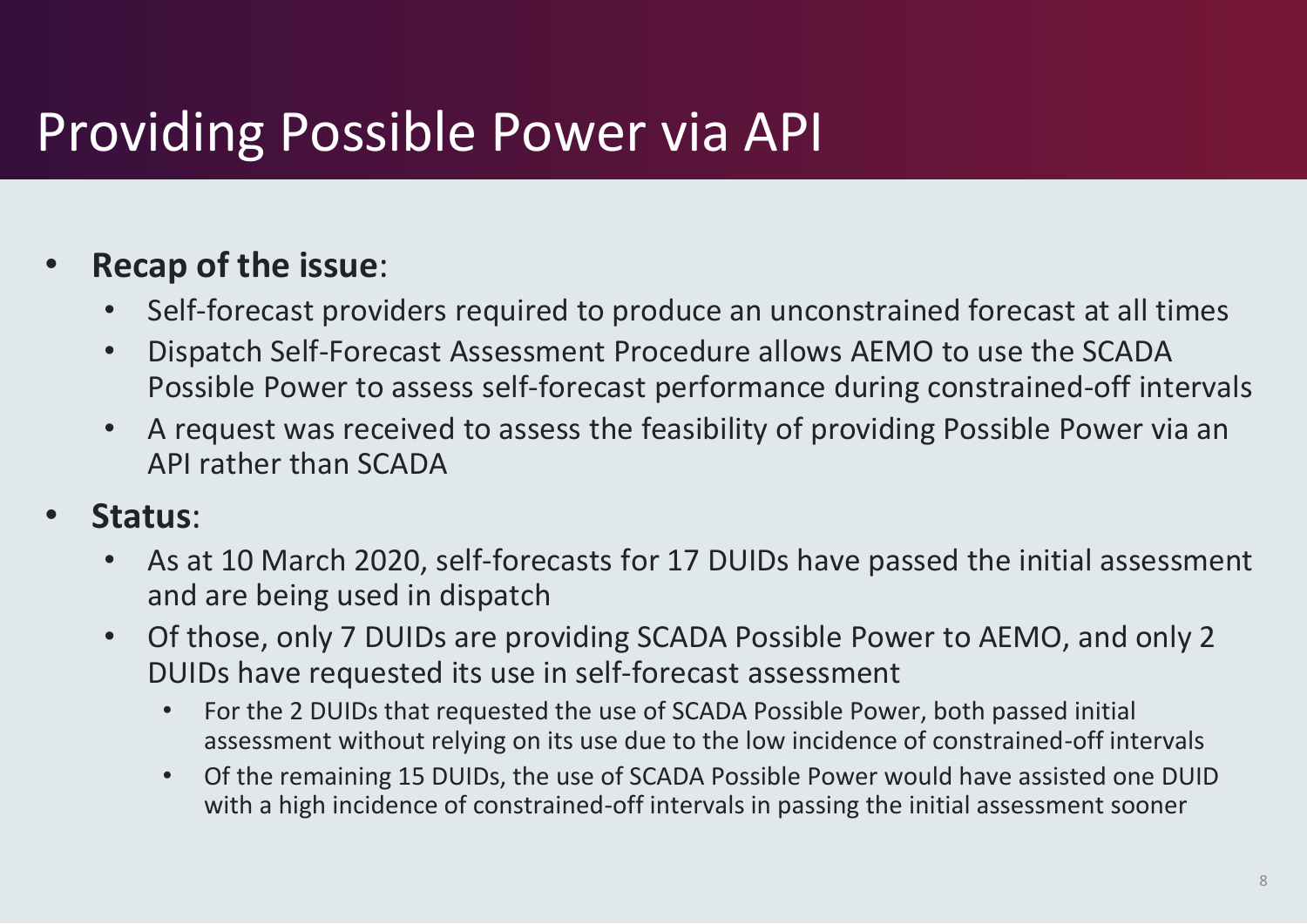### Providing Possible Power via API

- AEMO is seeking feedback on the level of support in pursuing changes to accept Possible Power via an API
	- **Please provide any feedback to [op.forecasting@aemo.com.au](mailto:op.forecasting@aemo.com.au) by Fri 3 April**
- **Technical concerns**:
	- Farm should be responsible for providing Possible Power to AEMO, but how would this work with multiple independent self-forecast providers?

#### • **General concerns**:

- During constrained-off intervals, are self-forecast providers using Possible Power to assess the performance of their self-forecasts?
- If the incidence of constrained-off intervals continues to increase, without using Possible Power how will self-forecast providers tune their unconstrained forecast models with the limited number of unconstrained intervals still available?
- Without tuning their unconstrained forecast models, will self-forecast performance deteriorate over time? Or will self-forecast providers elect to suppress their selfforecast and create an over-reliance on using AWEFS/ASEFS forecasts?
- AEMO will cover these issues in its review of the self-forecasting process  $\overline{9}$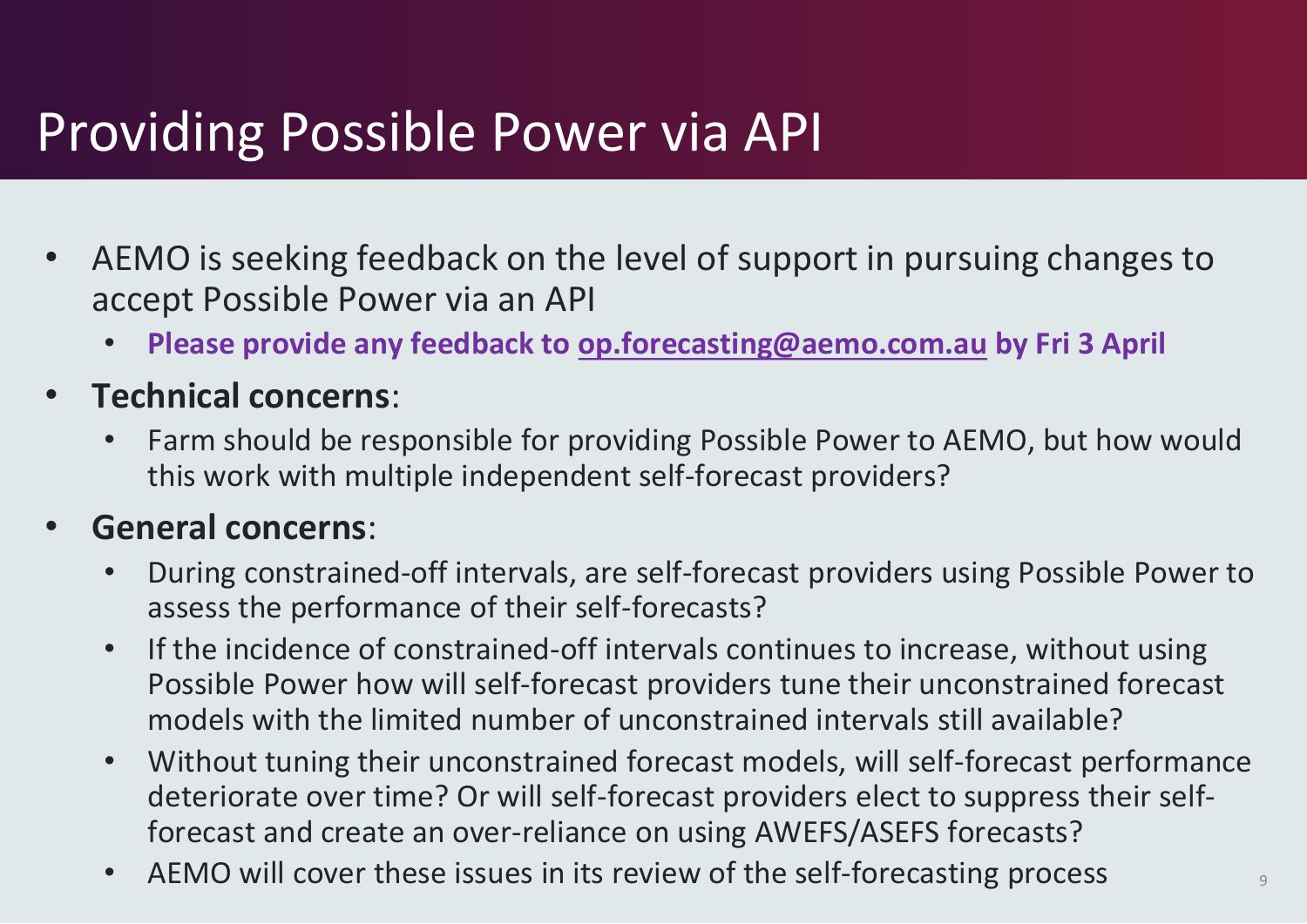# Additional notification options when forecasts are suppressed

#### • **Recap of the issue**:

• Request to provide SMS/Email notification when self-forecasts or AWEFS/ASEFS forecasts are suppressed by AEMO

#### • **Status**:

- The INTERMITTENT\_FORECAST\_TRK table in the EMMS Data Model indicates which forecast was used in dispatch and can be monitored to determine when the forecast source has changed
- This data is available to the relevant participant immediately after each dispatch run through the Data Interchange, and will need to be shared with their self-forecast providers to ensure effectively monitoring
- AEMO considers this is the most efficient mechanism for notifying the status of forecasts used in dispatch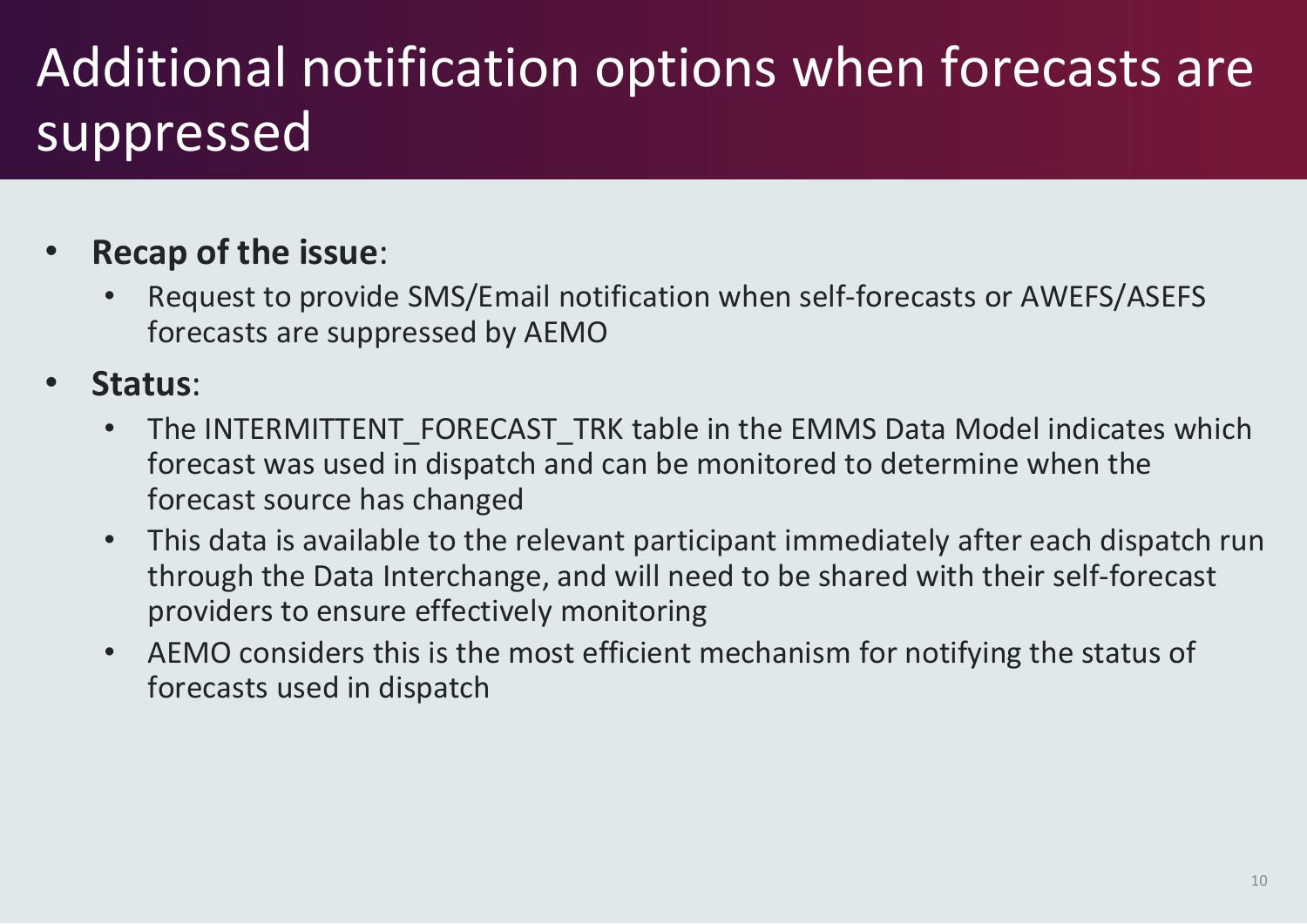### Participant markets portal improvements

#### • **Recap of the issue**:

- Investigate changes to the [Participant markets portal website](https://portal.prod.nemnet.net.au/) to improve usability and user experience
- **Status**:
	- Participants can submit availability entries via the markets portal website or programmatically using FTP and aseXML format files. More information is available in the [Guide to Intermittent Generation](https://aemo.com.au/-/media/files/electricity/nem/it-systems-and-change/guide-to-intermittent-generation.pdf?la=en&hash=B53DF9E3B3B974534DC531E3BCE3FB82)
	- AEMO is investigating changes to the markets portal including data fill-down and auto populate functionality as well as performance improvements that can be included in a future market systems release
	- AEMO is seeking feedback from users on improvements to the availability view/entry screens on the markets portal website
	- **Please provide any feedback to [op.forecasting@aemo.com.au](mailto:op.forecasting@aemo.com.au) by Fri 3 April**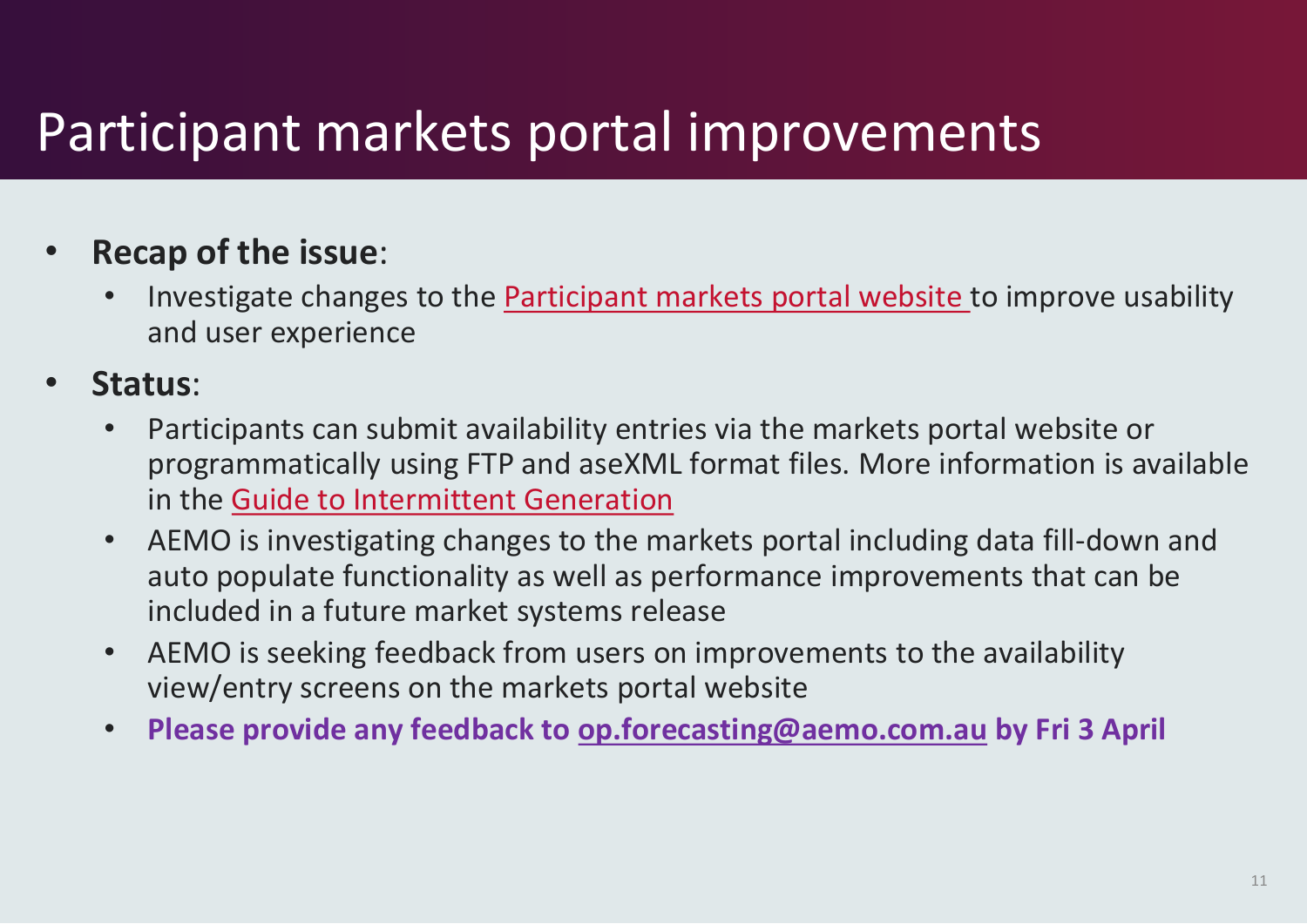# AWEFS/ASEFS forecasting

Jack Fox and Petar Pantic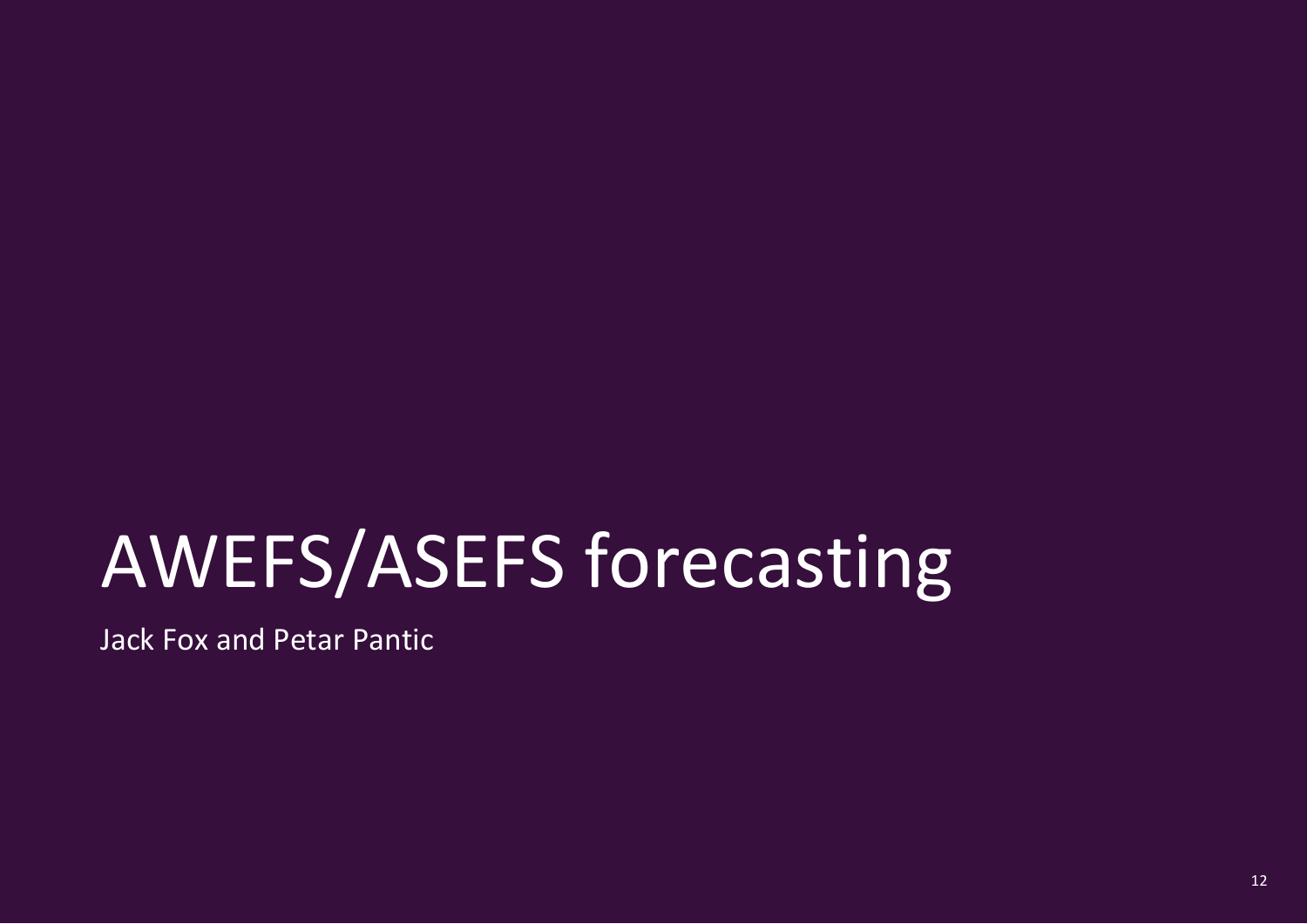### Separate reporting of SS wind & SS solar (1)

- AEMO released the [EMMS Release Schedule and Technical Specification](https://aemo.com.au/-/media/files/electricity/nem/it-systems-and-change/2019/emms---release-schedule-and-technical-specification---sra---october-2019.pdf?la=en) in October 2019, advising participants of the publication of additional fields for the separate reporting of region-aggregate forecasts and targets for each of semi-scheduled wind and semi-scheduled solar
- The new fields have been added to the following EMMS tables as part of the EMMS Data Model 4.29 release:
	- DISPATCHREGIONSUM
	- P5MIN\_REGIONSOLUTION
	- PREDISPATCHREGIONSUM
	- PDPASA\_REGIONSOLUTION
	- STPASA REGIONSOLUTION
- AEMO targeting to implement these new fields from end March 2020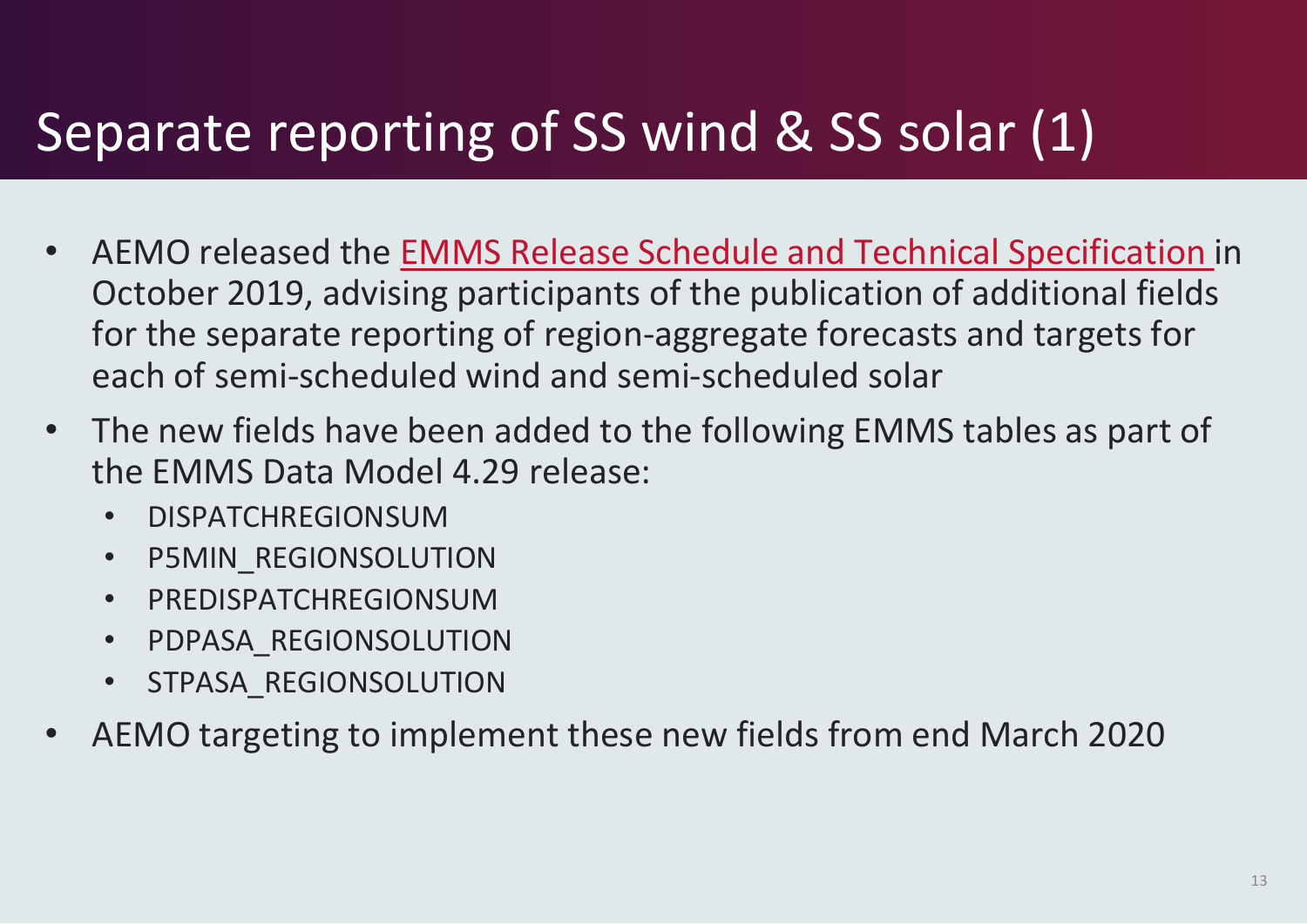### Separate reporting of SS wind & SS solar (2)

- The following set of new fields will be published in the Dispatch, Predispatch and 5-min Pre-dispatch Region Solution tables, where:
	- UIGF = Forecast from AWEFS/ASEFS (or for Dispatch, the self-forecast if used)
	- CLEARED = Energy Target from NEMDE
	- COMPLIANCEMW = Energy Target from NEMDE if the Semi-Dispatch Cap is set

| <b>Field Name</b>            | <b>Description</b>                                                                                                                              |
|------------------------------|-------------------------------------------------------------------------------------------------------------------------------------------------|
| <b>SS SOLAR UIGF</b>         | Regional aggregated Unconstrained Intermittent Generation Forecast of Semi-<br>scheduled generation (MW) where the primary fuel source is solar |
| <b>SS_WIND_UIGF</b>          | Regional aggregated Unconstrained Intermittent Generation Forecast of Semi-<br>scheduled generation (MW) where the primary fuel source is wind  |
| <b>SS SOLAR CLEARED</b>      | Regional aggregated semi-scheduled cleared MW where the primary fuel source<br>is solar                                                         |
| <b>SS_WIND_CLEARED</b>       | Regional aggregated semi-scheduled cleared MW where the primary fuel source<br>is wind                                                          |
| <b>SS_SOLAR_COMPLIANCEMW</b> | Regional aggregated Semi-Schedule generator cleared MW where the semi-<br>dispatch cap is enforced, and the primary fuel source is solar        |
| <b>SS WIND COMPLIANCEMW</b>  | Regional aggregated Semi-Schedule generator cleared MW where the semi-<br>dispatch cap is enforced, and the primary fuel source is wind         |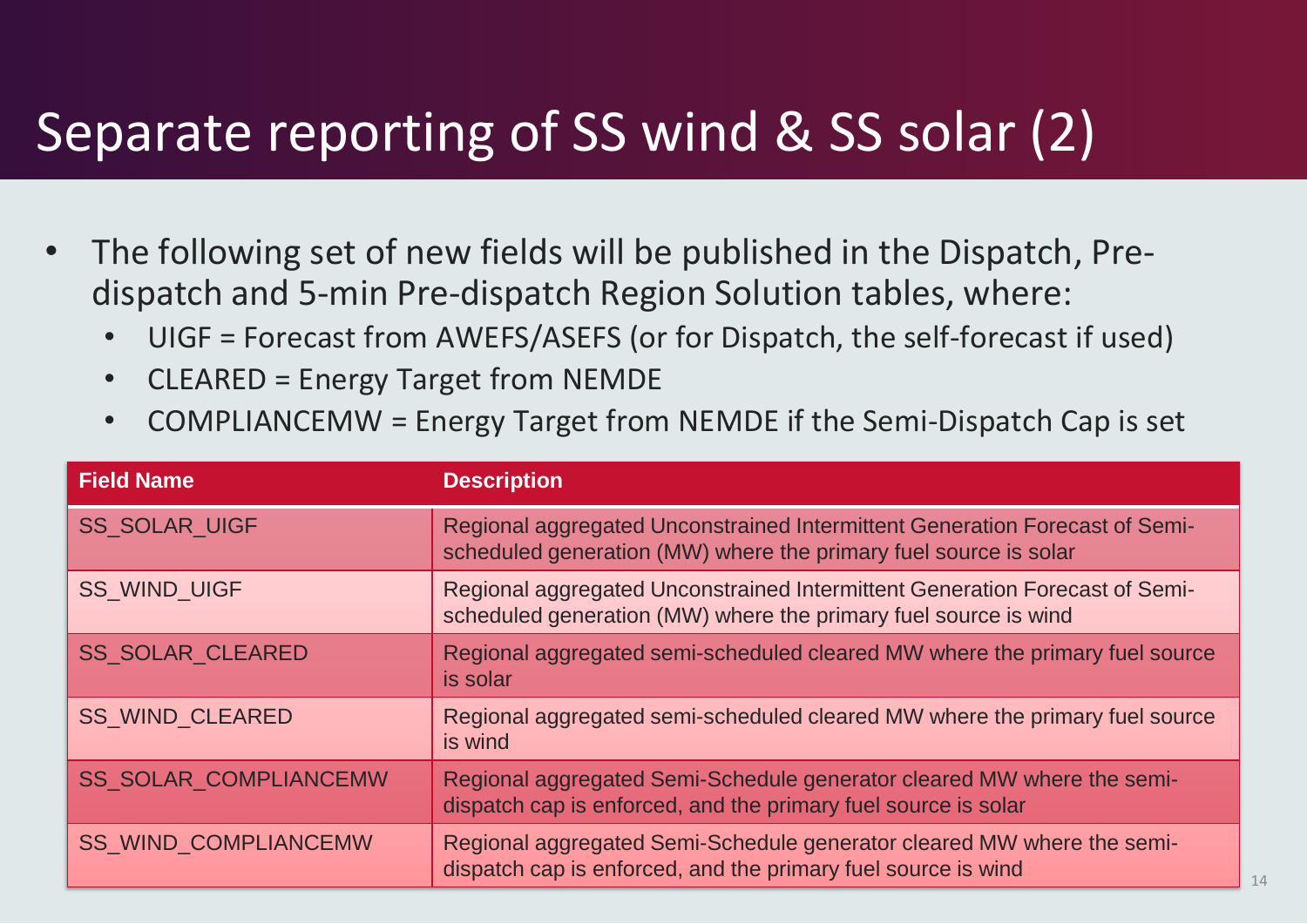### Separate reporting of SS wind & SS solar (3)

- The following set of new fields will be published in the PDPASA and STPASA Region Solution tables, where:
	- UIGF = Forecast from AWEFS/ASEFS
	- CAPACITY = Same as UIGF
	- CLEARED = Cleared amount from PASA, where Study Region = Region

| <b>Field Name</b>        | <b>Description</b>                                                                                                                              |
|--------------------------|-------------------------------------------------------------------------------------------------------------------------------------------------|
| <b>SS SOLAR UIGF</b>     | Regional aggregated Unconstrained Intermittent Generation Forecast of Semi-<br>scheduled generation (MW) where the primary fuel source is solar |
| <b>SS_WIND_UIGF</b>      | Regional aggregated Unconstrained Intermittent Generation Forecast of Semi-<br>scheduled generation (MW) where the primary fuel source is wind  |
| <b>SS SOLAR CAPACITY</b> | Regional aggregated semi-scheduled UIGF availability where the primary fuel<br>source is solar                                                  |
| <b>SS WIND CAPACITY</b>  | Regional aggregated semi-scheduled UIGF availability where the primary fuel<br>source is wind                                                   |
| <b>SS SOLAR CLEARED</b>  | Regional aggregated semi-scheduled cleared MW where the primary fuel source<br>is solar                                                         |
| <b>SS_WIND_CLEARED</b>   | Regional aggregated semi-scheduled cleared MW where the primary fuel source<br>is wind                                                          |

15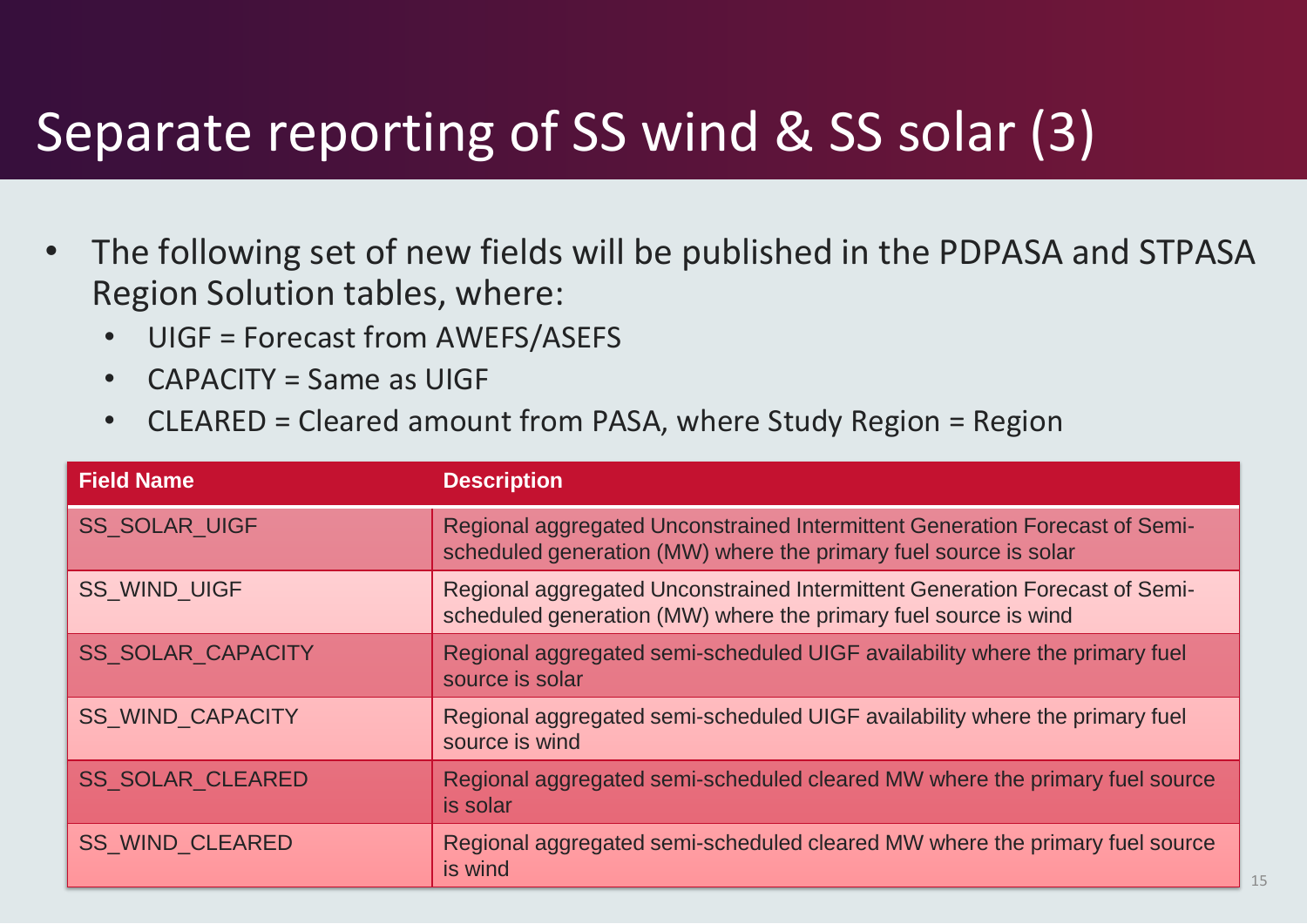### Expedited Dispatch forecast models

#### • **Issue**:

- For new wind and solar farms, implementation of AWEFS/ASEFS forecast model could take **up to 3 months**, during which time consecutive semi-dispatch cap intervals could lead to the dispatch target eroding to 0 MW
- This can be a cause of delays in the commissioning program

#### • **Solution:**

- AEMO has introduced a monthly onboarding process for AWEFS/ASEFS forecast models, which has reduced implementation lead-times from 3 months to **3-7 weeks**  (depending on whether they meet the cut-off date)
- AEMO is also planning to implement a **start-up dispatch forecast model**, effective from registration date until the AWEFS/ASEFS forecast model is implemented
	- Target date: Quarter 3, 2020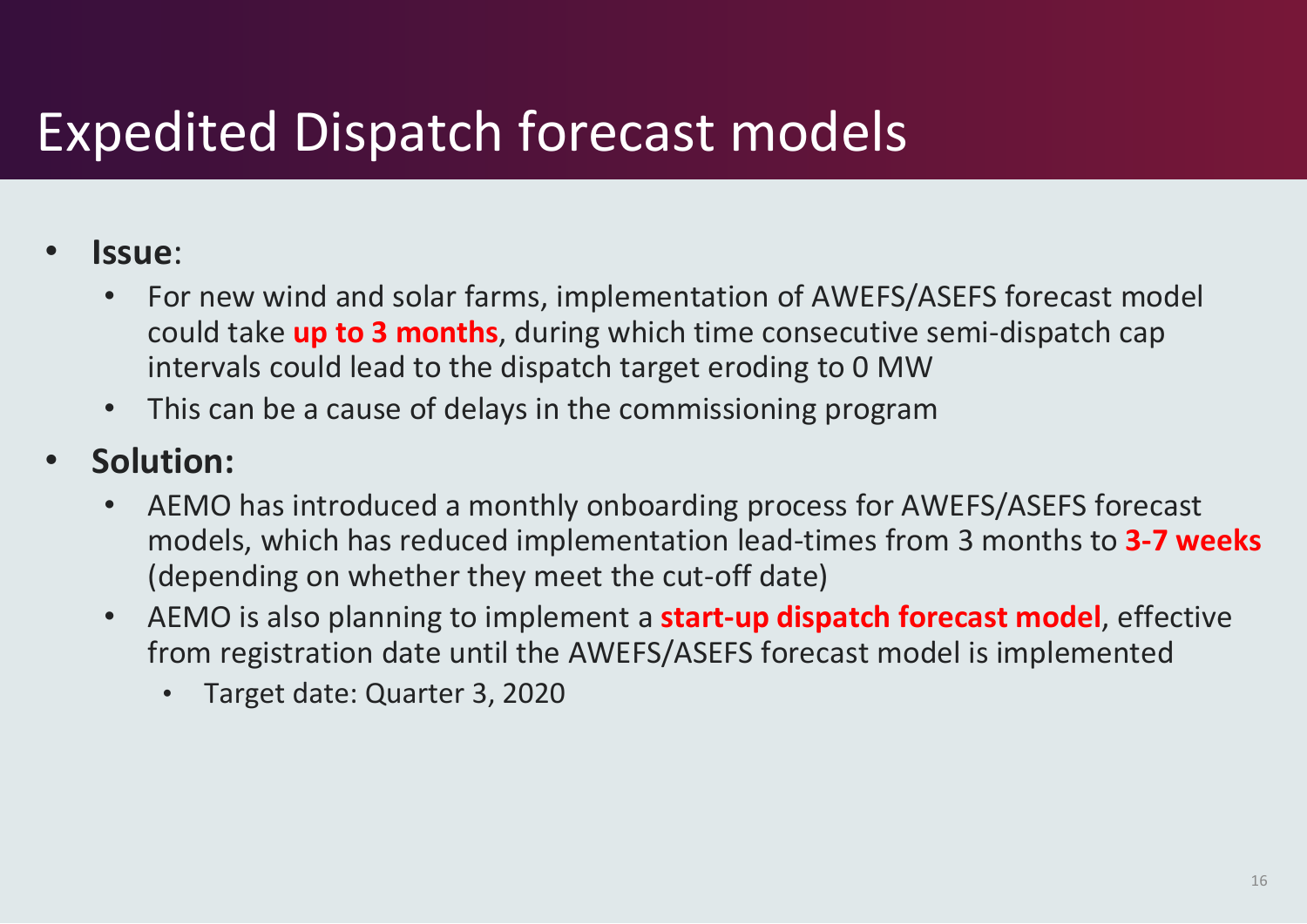#### Start-up Dispatch forecast model

- A **simple** dispatch forecast model that can be used from the date of registration of the wind/solar farm
- High level solution

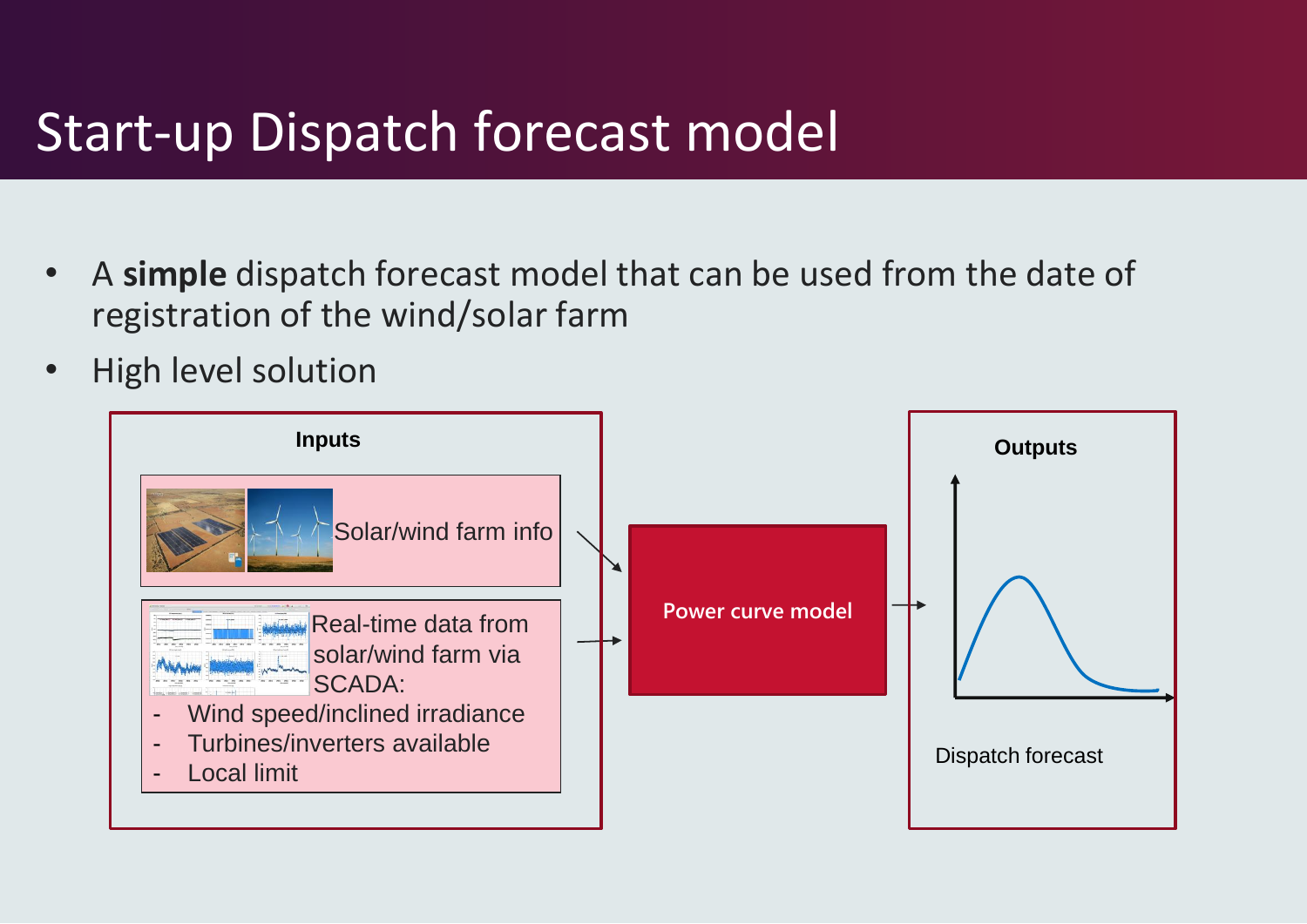## AWEFS/ASEFS forecast model onboarding

- Developing new or making modifications to existing AWEFS/ASEFS models are now performed on a monthly basis.
- The tentative cut-off date to include these updates in the monthly batch is COB of the first or second Monday of each month.
- Participants must meet requirements pertaining to ECM SCADA signals and EMMS Intermittent Generation Availability to include new model updates in the batch.
- The updates are implemented in our Production systems by the end of that month.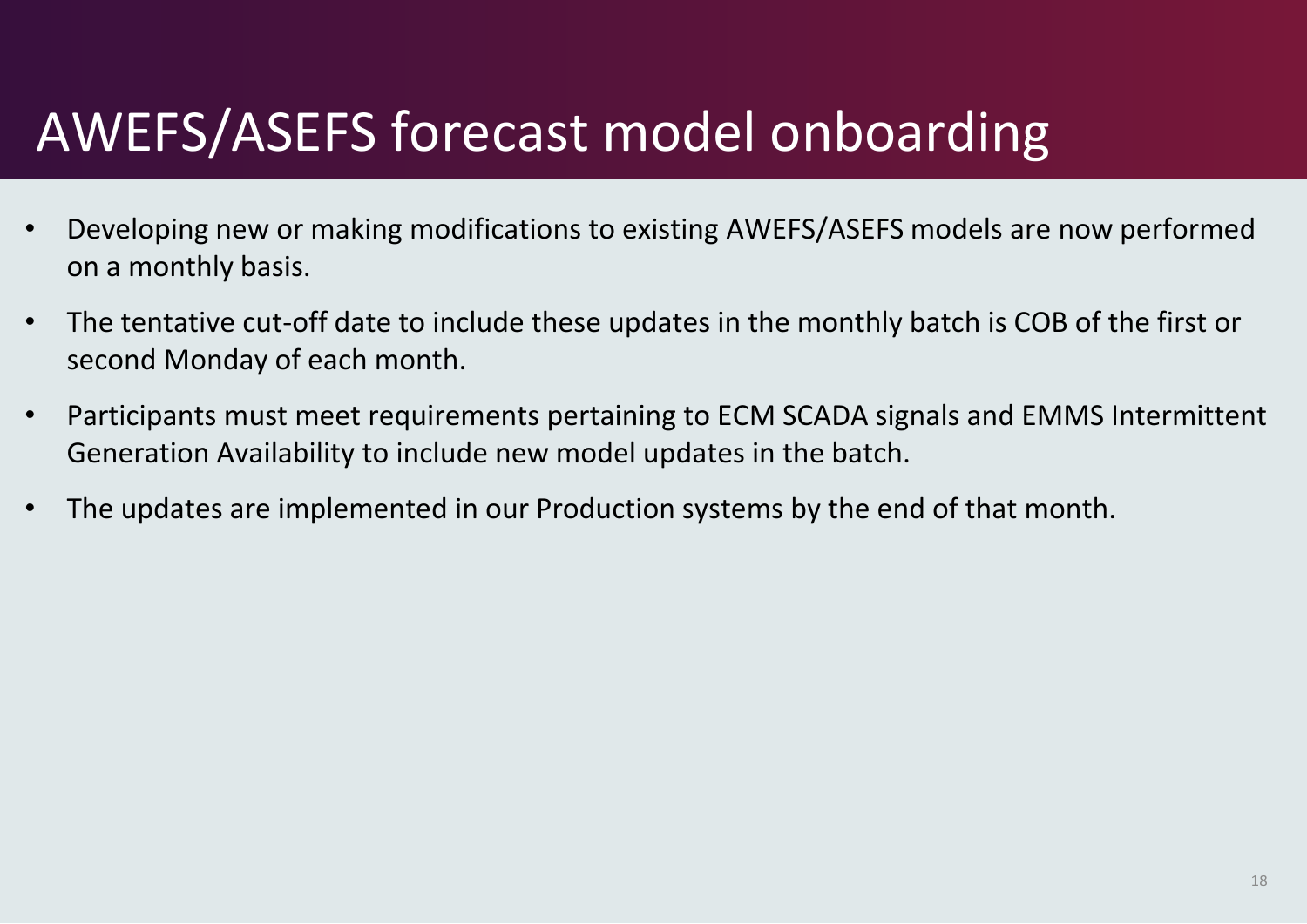### ASEFS Dispatch: default power curve & updates

- ASEFS uses a power curve to forecast output in dispatch during constrained intervals
- ASEFS initially uses a default power curve before it switches over to a site-specific power curve trained to the SCADA data
- This default power curve is normally developed by AEMO however, participants now have the opportunity to provide this as an optional item as part of the ECM submission package
- Solar power curves are updated every quarter (if required)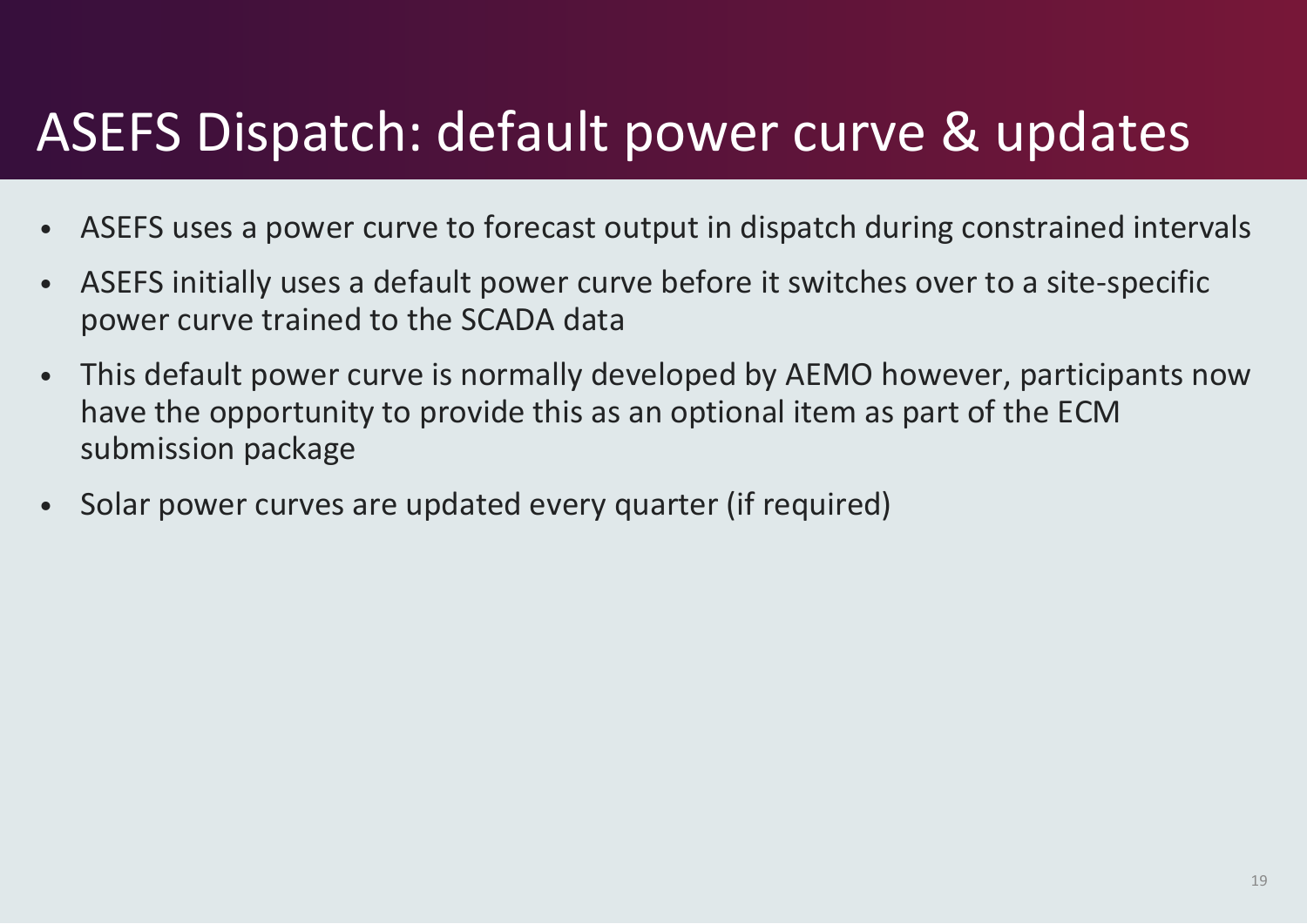#### ASEFS Dispatch: default power curve example

| <b>Inclined Irradiance</b><br>(W/m <sup>2</sup> ) | Solar Farm Output at Point of Connection*<br>[fraction of Nameplate Rating] |  |
|---------------------------------------------------|-----------------------------------------------------------------------------|--|
| 0                                                 |                                                                             |  |
| 50                                                | 0.03                                                                        |  |
| 100                                               | 0.08                                                                        |  |
| 150                                               | 0.13                                                                        |  |
| $\cdots$                                          |                                                                             |  |
| 1300                                              | 0.80                                                                        |  |

- Output data at 50 W/m<sup>2</sup> increments
- \*Assumes the farm is fully available under Standard Temperature Conditions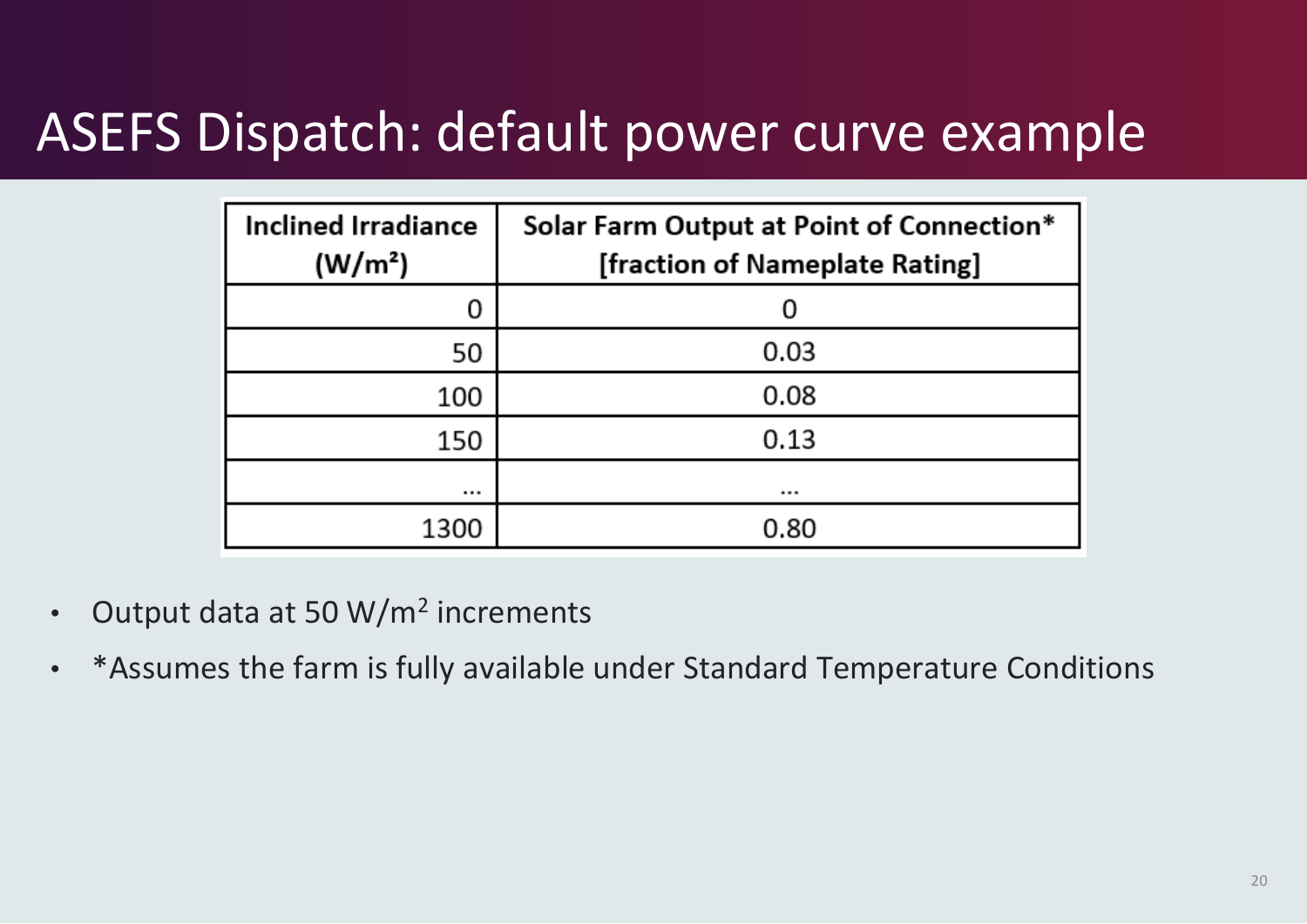### Expedited AWEFS models: **PD/STPASA**

- AEMO have further expedited developing and implementing AWEFS models
- The implementation of the first stage expedited model enables forecasts in the Predispatch and Short-term PASA timeframes only
- The expedited model is implemented prior to commissioning (Hold Point testing) commencement to prevent delays in the commissioning timeline
- On the registration effective date, participants are required to update their intermittent generation availability in the EMMS Portal. This is to ensure accurate forecasts are produced in these timeframes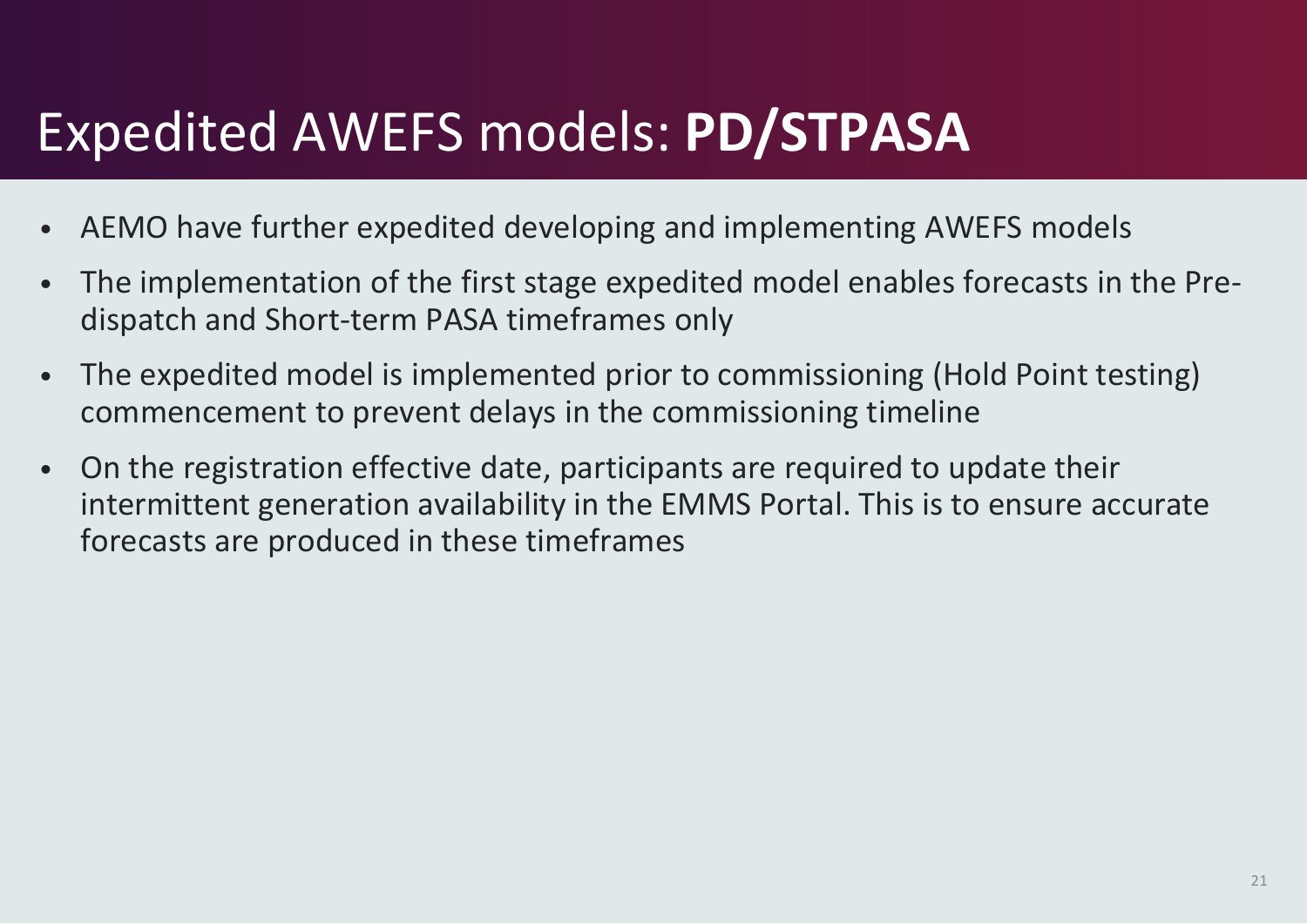# Expedited AWEFS models continued: **EMMS portal**

| ≡<br><b>AEMO Markets Portal</b> | <b>View Availability</b>                                                                          |                                                         | Petar Pantic V                                           |  |  |
|---------------------------------|---------------------------------------------------------------------------------------------------|---------------------------------------------------------|----------------------------------------------------------|--|--|
| <b>MMS</b>                      | Availability submissions for trading days effective between 26 February 2020 and 26 February 2020 |                                                         |                                                          |  |  |
| Market Info                     |                                                                                                   |                                                         |                                                          |  |  |
| Offers & Submissions            | <b>SOLAR FARM</b><br>Solar<br>Unit:                                                               | From: 26/02/2020<br>π<br>To: 26/02/2020<br>$\mathbf{v}$ | $\overline{\mathbb{H}^2}$<br>$\Box$ View all submissions |  |  |
| Intermittent Generation         | $\frac{1}{111}$<br>Prepare submission for date: 26/02/2020                                        | Copy data using from date<br>Save to file               | Expand/Collapse                                          |  |  |
| Availability                    | Upper MW Limit                                                                                    | Cluster:                                                |                                                          |  |  |
| <b>Energy Availability</b>      | Trading Interval<br>(reg. max<br>(-1 means no limit)                                              | MW)<br>(maximum of<br>Inverters<br>unavailable          | Period                                                   |  |  |
| <b>View Availability</b>        | Trading date 2020/02/09, Sunday, offered on 2020/02/02 20:03:13, Sunday                           |                                                         |                                                          |  |  |
| <b>Enter Availability</b>       | 04:30<br>$-1$                                                                                     | $\theta$                                                |                                                          |  |  |
|                                 | 05:00<br>$-1$                                                                                     | $\Omega$                                                | 2                                                        |  |  |
| MTPASA Availability             | 05:30<br>$-1$                                                                                     |                                                         | 3                                                        |  |  |
| Forecasts                       | 06:00<br>$-1$                                                                                     | $\mathbf 0$                                             |                                                          |  |  |
|                                 | 06:30<br>$-1$                                                                                     |                                                         |                                                          |  |  |
| Data Interchange<br>$\ddot{}$   | 07:00<br>$-1$                                                                                     | $\Omega$                                                | 6                                                        |  |  |
|                                 | 07:30<br>$-1$                                                                                     | $\Omega$                                                |                                                          |  |  |
| Gas Supply Hub                  | 08:00<br>$-1$                                                                                     | $\mathbf{0}$                                            | 8                                                        |  |  |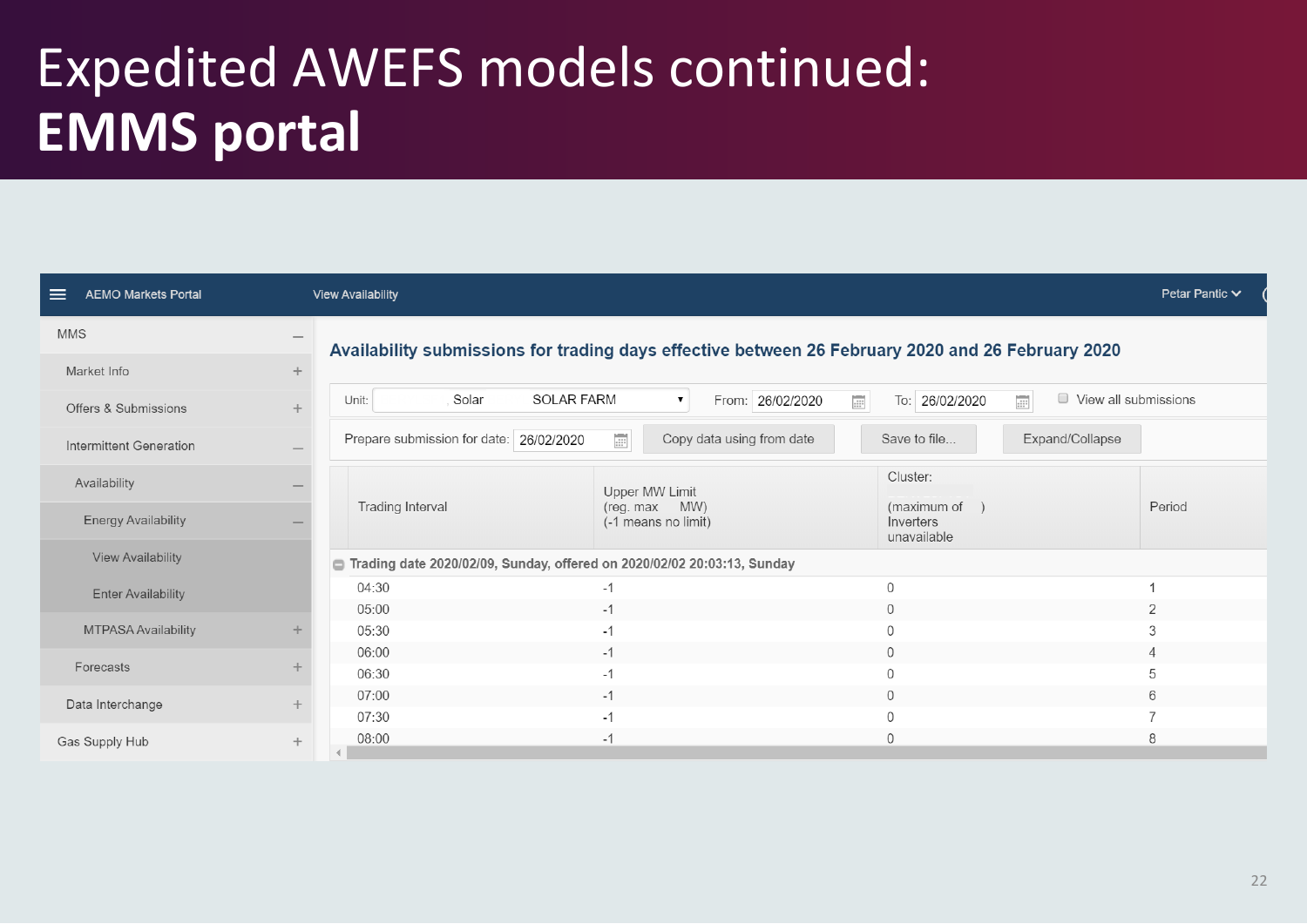### Other AWEFS/ASEFS enhancements

- **Feb 2020 change:** to use "replaced" SCADA active power inputs
	- Before change, AWEFS/ASEFS dispatch ignored "replaced" SCADA active power and substituted less accurate weather-based PD forecast
	- Change applies to SCADA active power replaced by farm (remotely replaced) or replaced by AEMO (either manually, or automatically by state-estimator or usercalculation)
	- Change does not apply to other SCADA inputs to AWEFS/ASEFS dispatch, which are still ignored if "replaced"
- **Proposed change:** to reduce blending of PD forecast into dispatch forecast
	- Currently, 7.7% of the PD forecast is blended into the dispatch forecast
	- Blending has resulted in dispatch forecast errors due to inaccurate PD forecasts or misalignment of local limits in dispatch (using SCADA) versus PD (using portal entries)
	- AEMO have engaged its AWEFS/ASEFS vendor to conduct a study to analyse the impacts on dispatch forecast accuracy when reducing the share of PD blending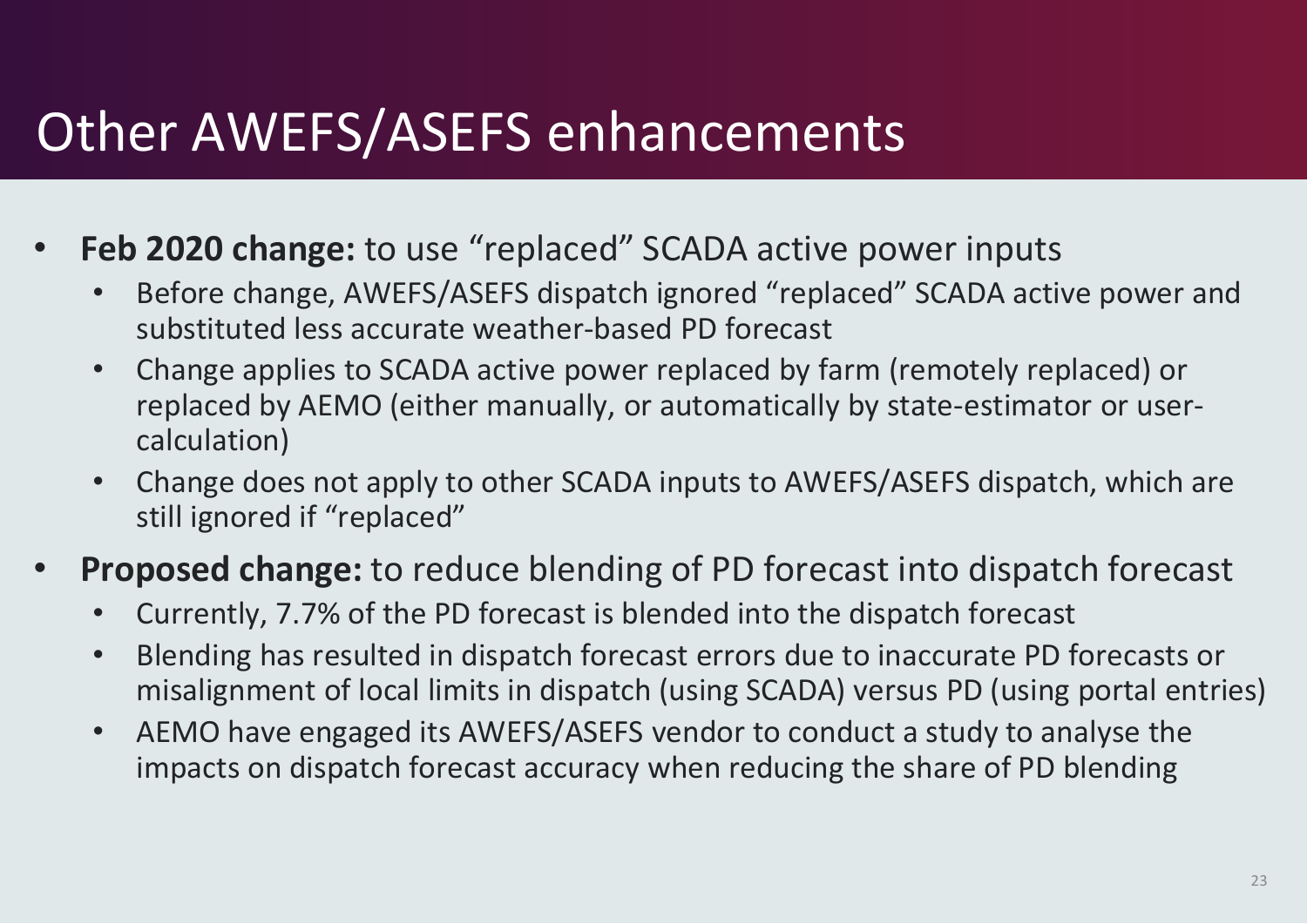### Participant education sessions

- The Operational Forecasting team offer a 30-45 min education session on AWEFS/ASEFS and participant self-forecasting
- This is intended to assist new semi-scheduled participants or farm operators in understanding wind and solar generation forecasting and how it relates to their obligations under the NER
- Items of discussion include:
	- o ECM and implementing the AWEFS/ASEFS forecasting model
	- o Model inputs and outputs
	- o Intermittent Generation Availability
	- o Other queries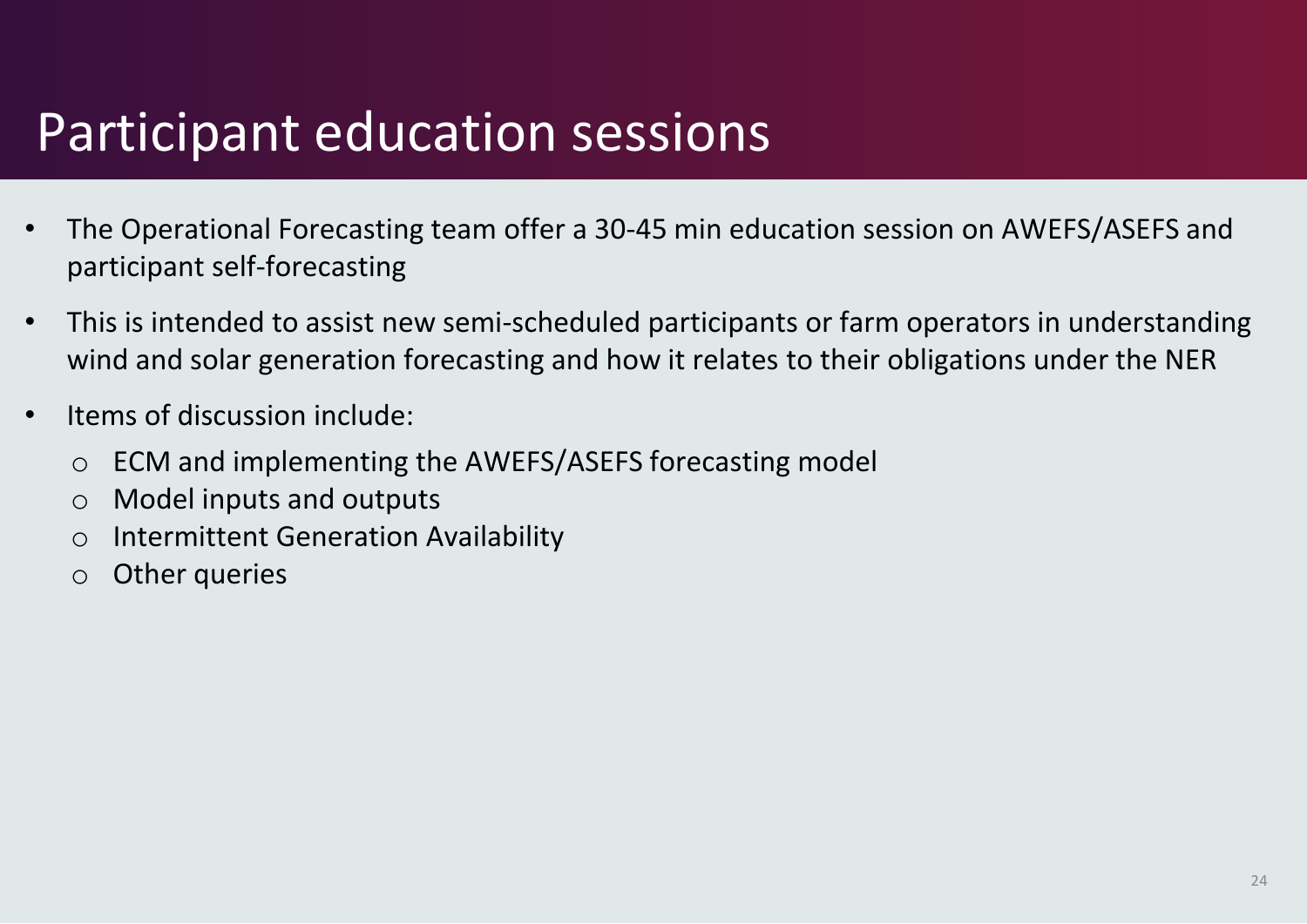# Generator compliance requirements

Ellise Harmer and Ross Gillett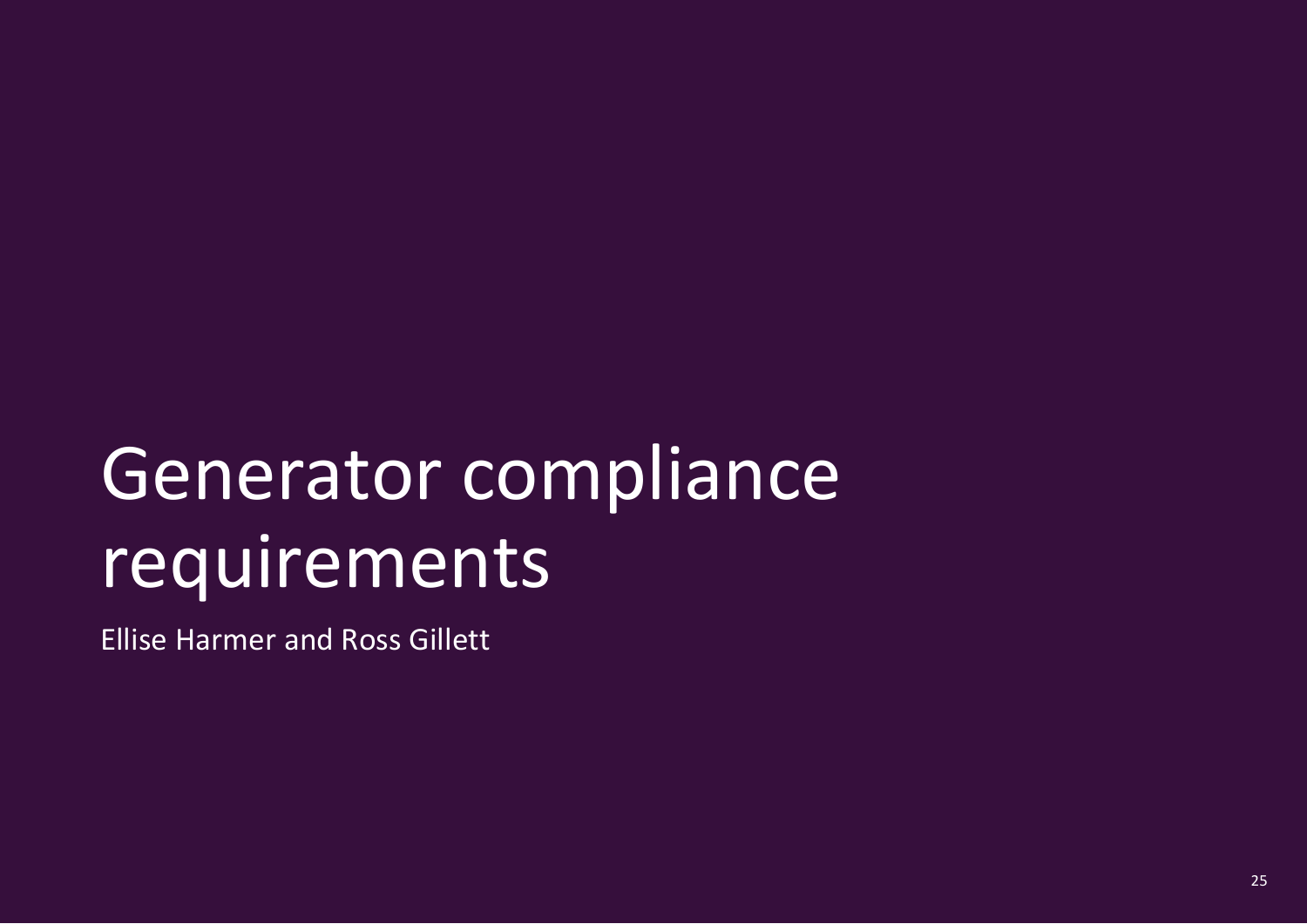## Availability submissions (1)

- Accurate forecasts for wind and solar are becoming increasingly important, particularly where reserve margins are low
- There have been a number of days this summer where short-notice high temperature de-rating of intermittent generation has significantly impacted the assessment of system adequacy
- Semi-scheduled generators are obliged under NER 3.7B(b) to reflect changes in *plant availability*
	- Via availability submissions (upper MW limit or turbines/inverters unavailable)
	- Availability used to cap the AWEFS/ASEFS forecasts input to AEMO's Pre-dispatch and PASA processes
- Further, all generators are obliged under NER 4.9.8(e) to maintain a *dispatch offer* they can honour at all times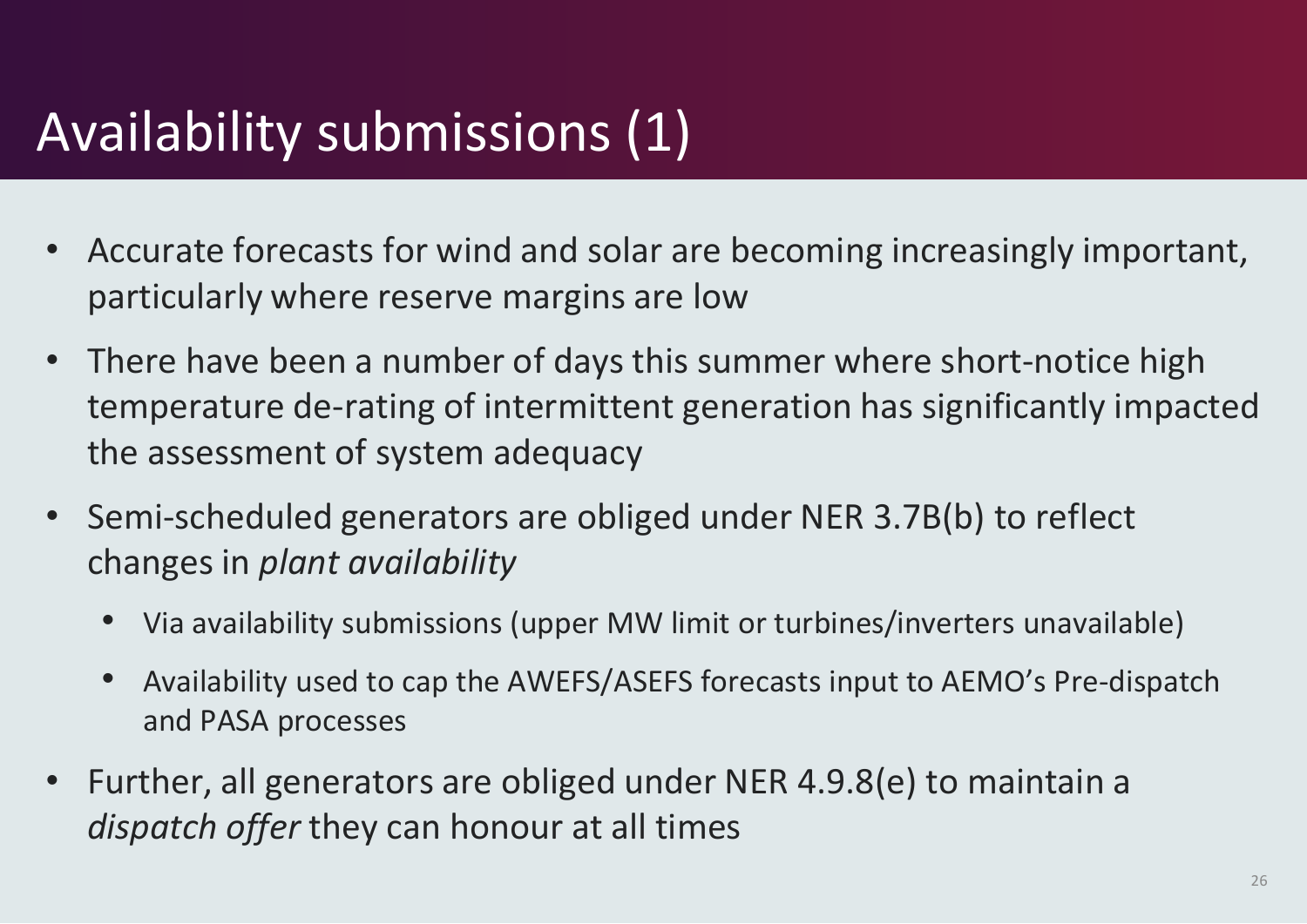### Availability submissions (2)

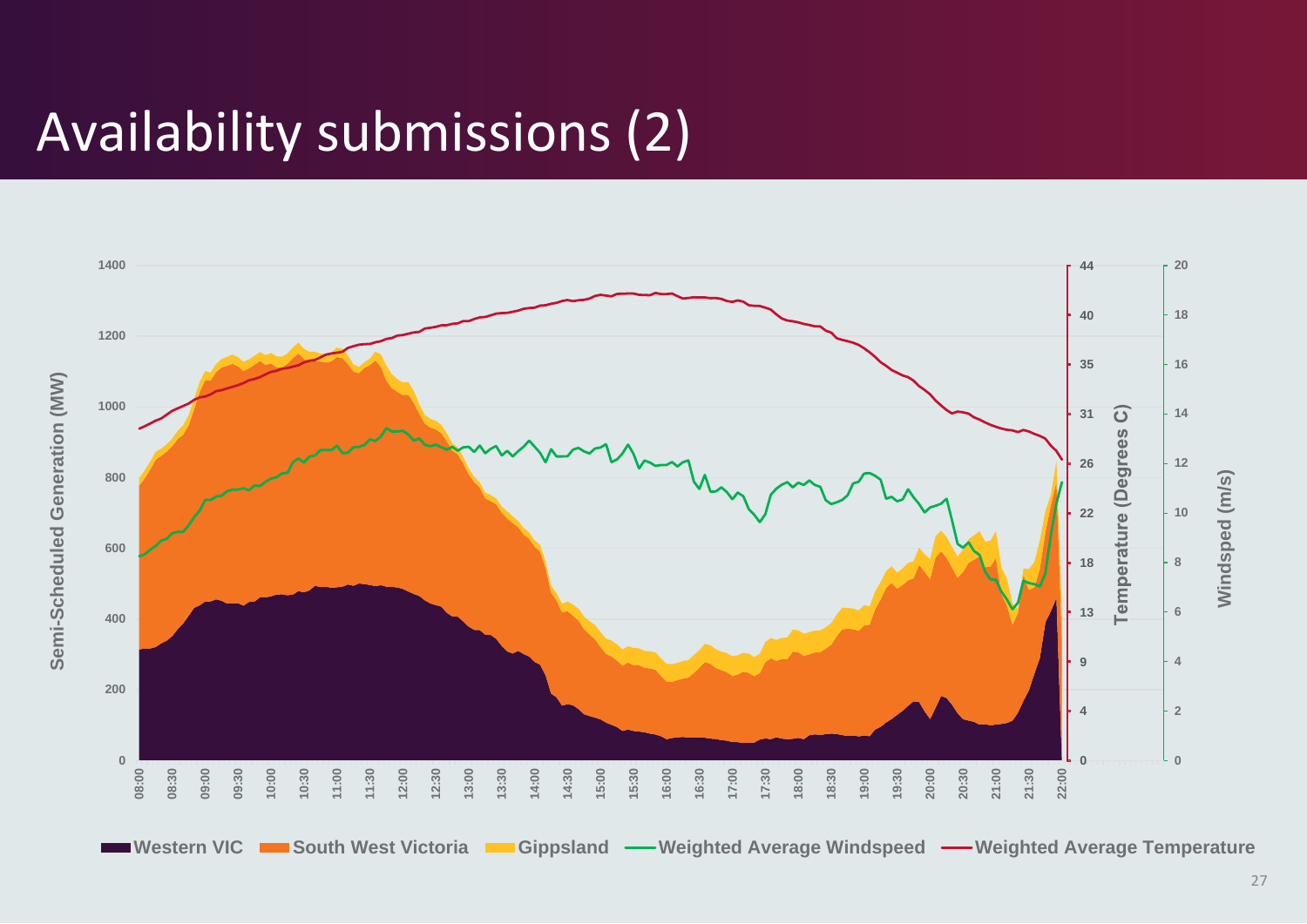# Semi-dispatch and linear ramping (1)

#### • *What is a dispatch instruction for semi-scheduled?*

- *dispatch level* (MW)
- semi-dispatch flag if set, must cap output to the *dispatch level* (aka semi-dispatch cap) at the end of dispatch interval (a *semi-dispatch interval*)
- target time to reach the semi-dispatch cap, or the **ramp rate to be followed**
- *When does a semi-dispatch cap apply?*
	- <sup>a</sup>*network constraint* would be violated if generation were to exceed the *dispatch level, OR*
	- *dispatch level* is less than its *unconstrained intermittent generation forecast* (eg due to economic withdrawal or marginal dispatch)

#### • *How does AEMO issue dispatch instructions?*

- Market Data Interchange (primary)
- AGC via SCADA (mandatory if providing regulation FCAS)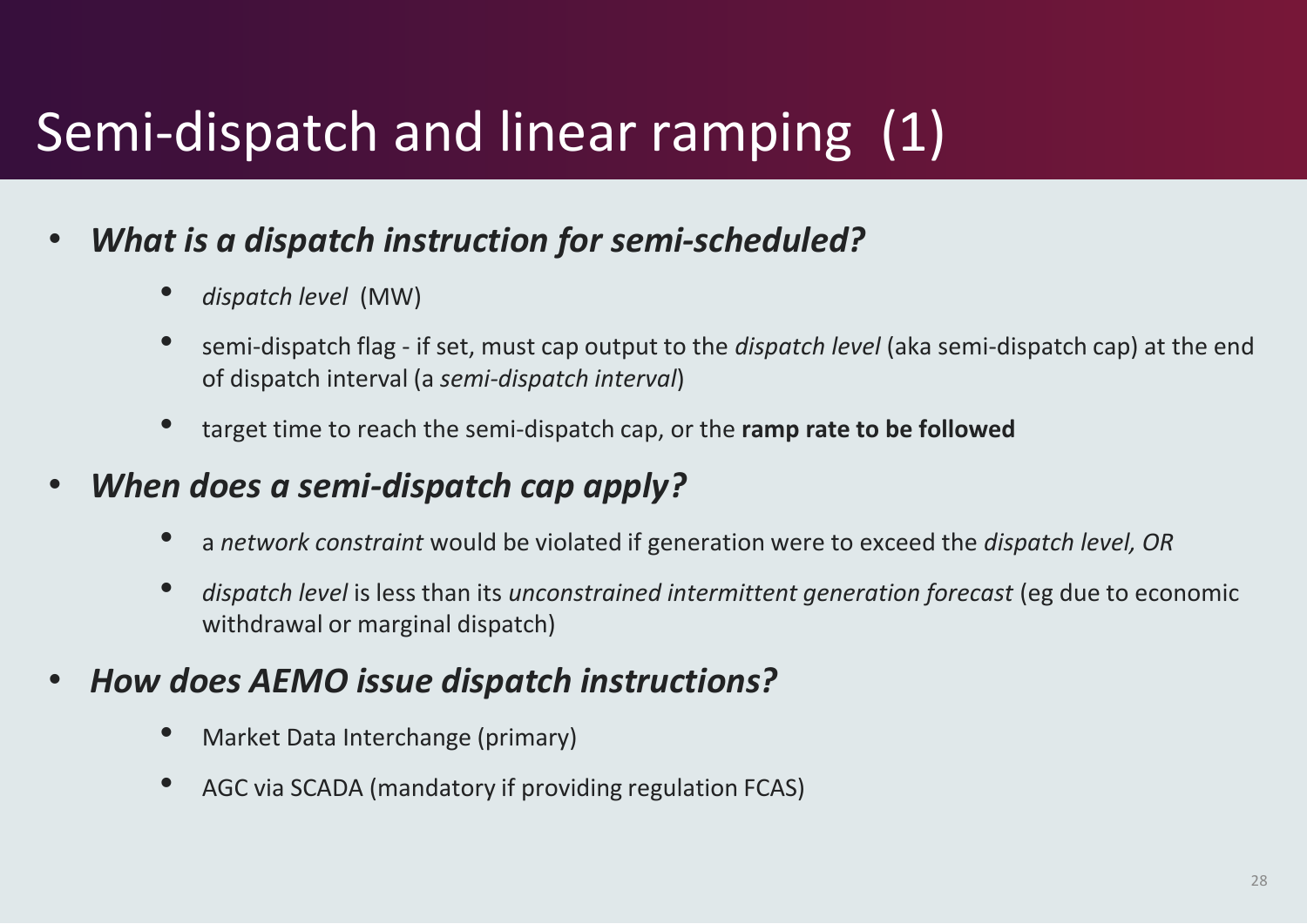## Semi-dispatch and linear ramping (2)

**Issue:** Fast ramping by solar and wind farms at maximum inverter ramp rate has caused actual frequency deviations outside the normal operating band

- **Absent a specified ramp rate in dispatch instruction**, AEMO expects a semischeduled generating unit to linearly ramp from its current output to its semidispatch cap, subject to energy availability
- In July 2018, AEMO updated its [Dispatch operating procedure](https://www.aemo.com.au/-/media/Files/Electricity/NEM/Security_and_Reliability/Power_System_Ops/Procedures/SO_OP_3705---Dispatch.pdf) to reflect this requirement:

NER 4.9.5(a)(3) also requires AEMO to specify a ramp rate or a specific target time to reach the outcome specified in the dispatch instruction.

Absent a specified ramp rate, the semi-scheduled generating unit is expected to ramp linearly from its initial active power output to its semi-dispatch cap applying at the end of the 5-minute dispatch interval, subject to energy availability.

This requirement applies to semi-scheduled generating units that have an active power control system capable of linear ramping as agreed in the relevant performance standard.

When the semi-dispatch interval flag is set to 'FALSE' the semi-scheduled generating unit is free to generate at any level.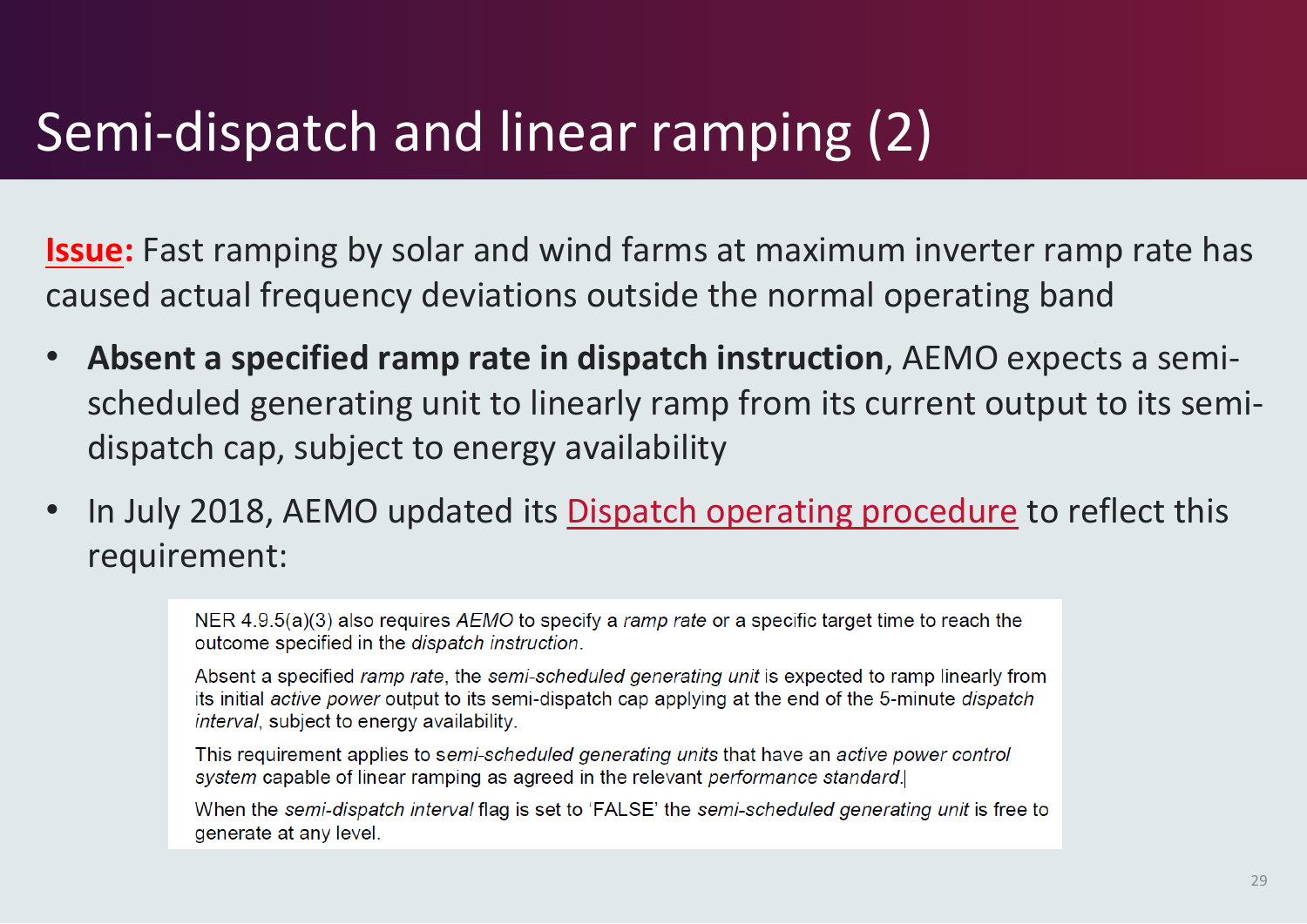## Semi-dispatch and linear ramping (3)

AEMO is proposing to include diagram in [Dispatch operating procedure](https://www.aemo.com.au/-/media/Files/Electricity/NEM/Security_and_Reliability/Power_System_Ops/Procedures/SO_OP_3705---Dispatch.pdf) to show the linear ramping requirement and time delays in receiving and processing the dispatch instruction

**Please provide any feedback to [op.forecasting@aemo.com.au](mailto:op.forecasting@aemo.com.au) by Fri 3 April**

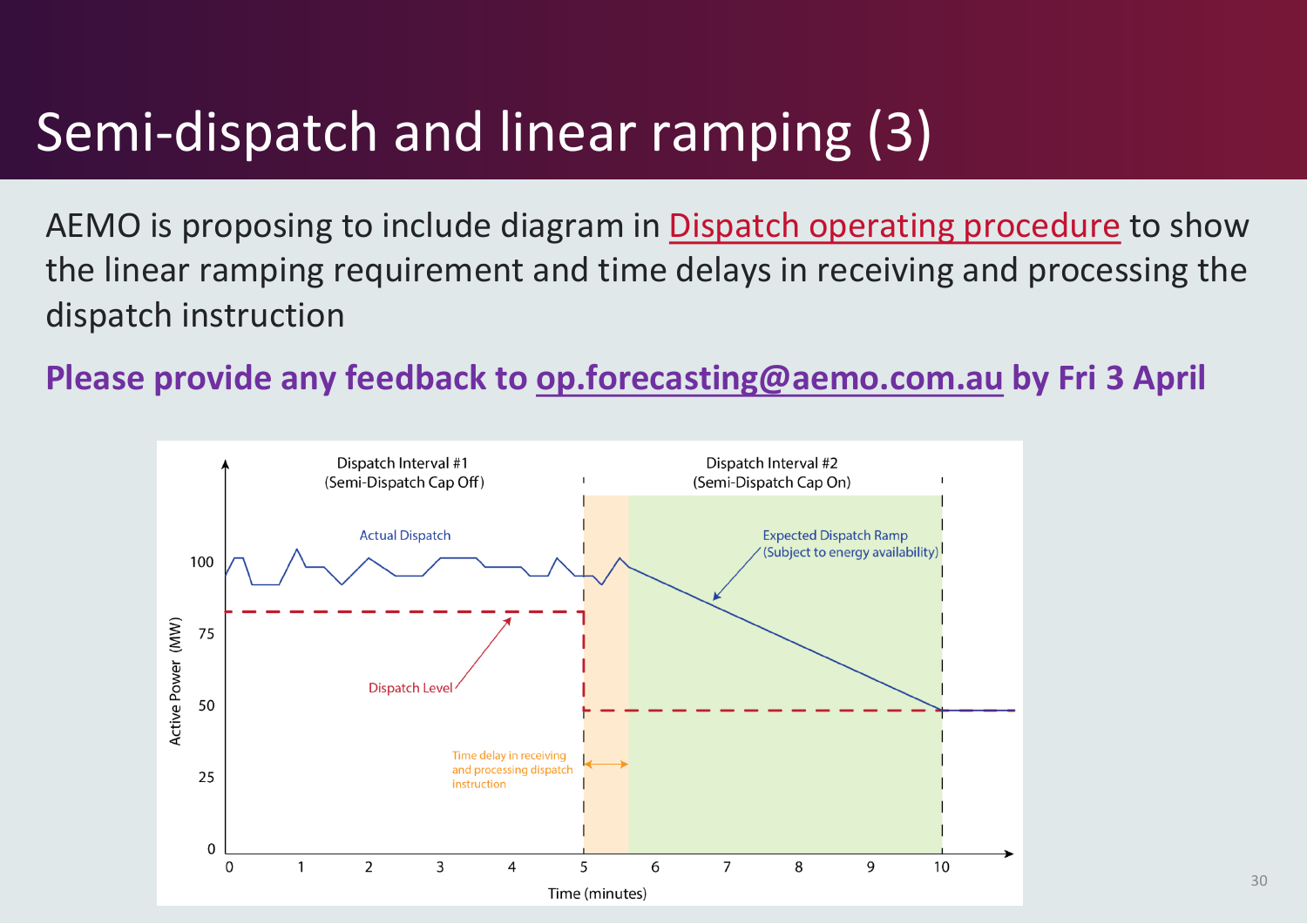### AGC response capability

- AEMO uses its AGC system to issue set-points to generators to:
	- linearly ramp output to energy target, if not providing regulation FCAS
	- regulate output in response to small frequency deviations (within bounds around that linear ramp), if providing regulation FCAS
- **Under NER s5.2.5.14,** the minimum access standard requires a semischeduled generating system provide the capability to receive and automatically respond to AGC signals from AEMO delivered at least every 4 seconds (subject to energy source availability)
- Standard applies to all new farms from October 2018, as part of the "Generator technical performance standards" rule change

**Issue:** Not all new farms have completed testing of their AGC response capability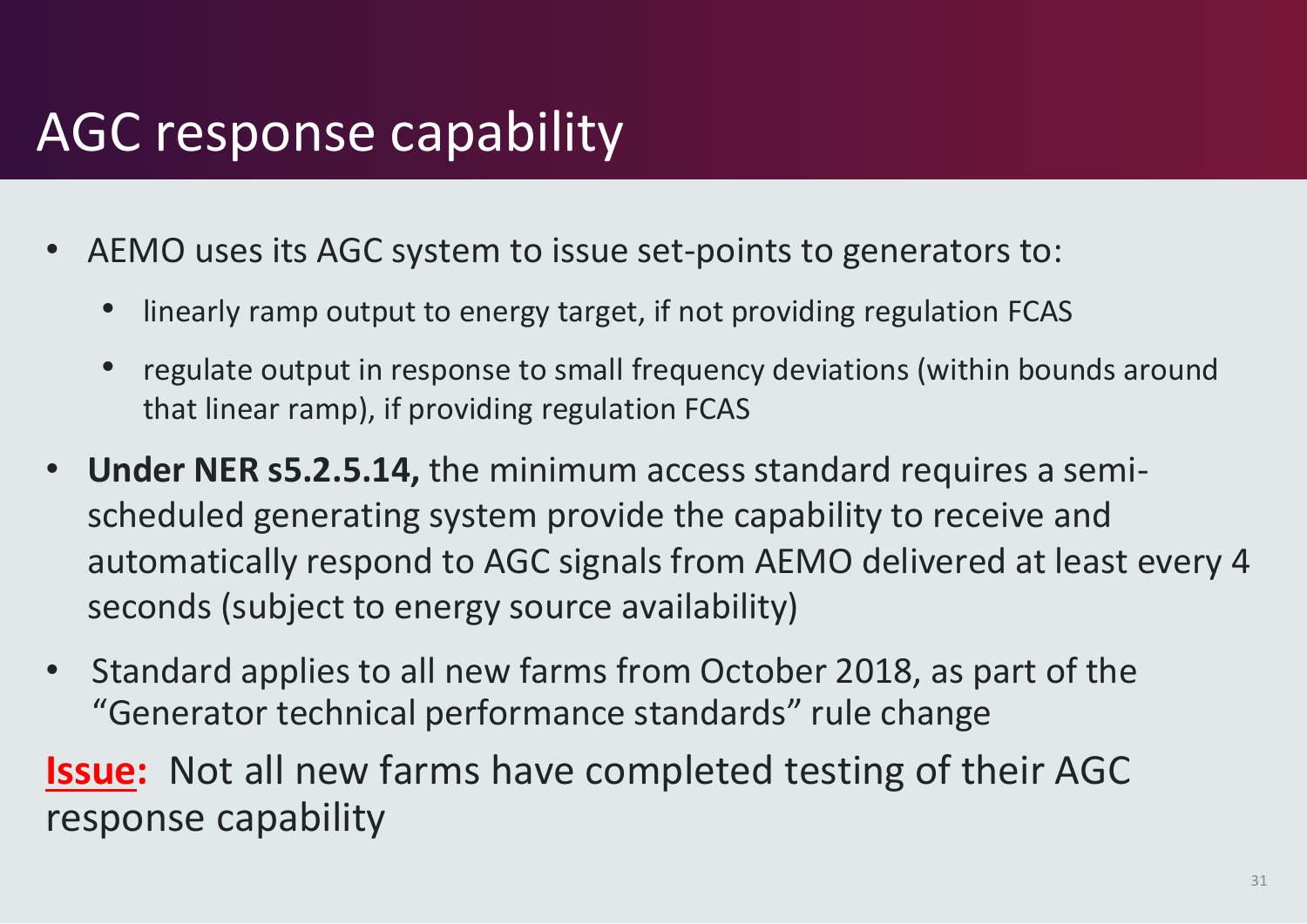### System strength constraints (1)

- Wind and solar generators may be subject to system strength limits on the maximum number of inverters connected (particularly if connected in weak parts of the grid) to maintain power system security
- System strength MW constraints that cap output not always effective if MW reduction spread across the same number of connected inverters
- AEMO also invokes "inverters connected" constraints in parallel with these
- "Inverters connected" constraints are designed to never bind, because they are not MW-related and hence not part of dispatch optimisation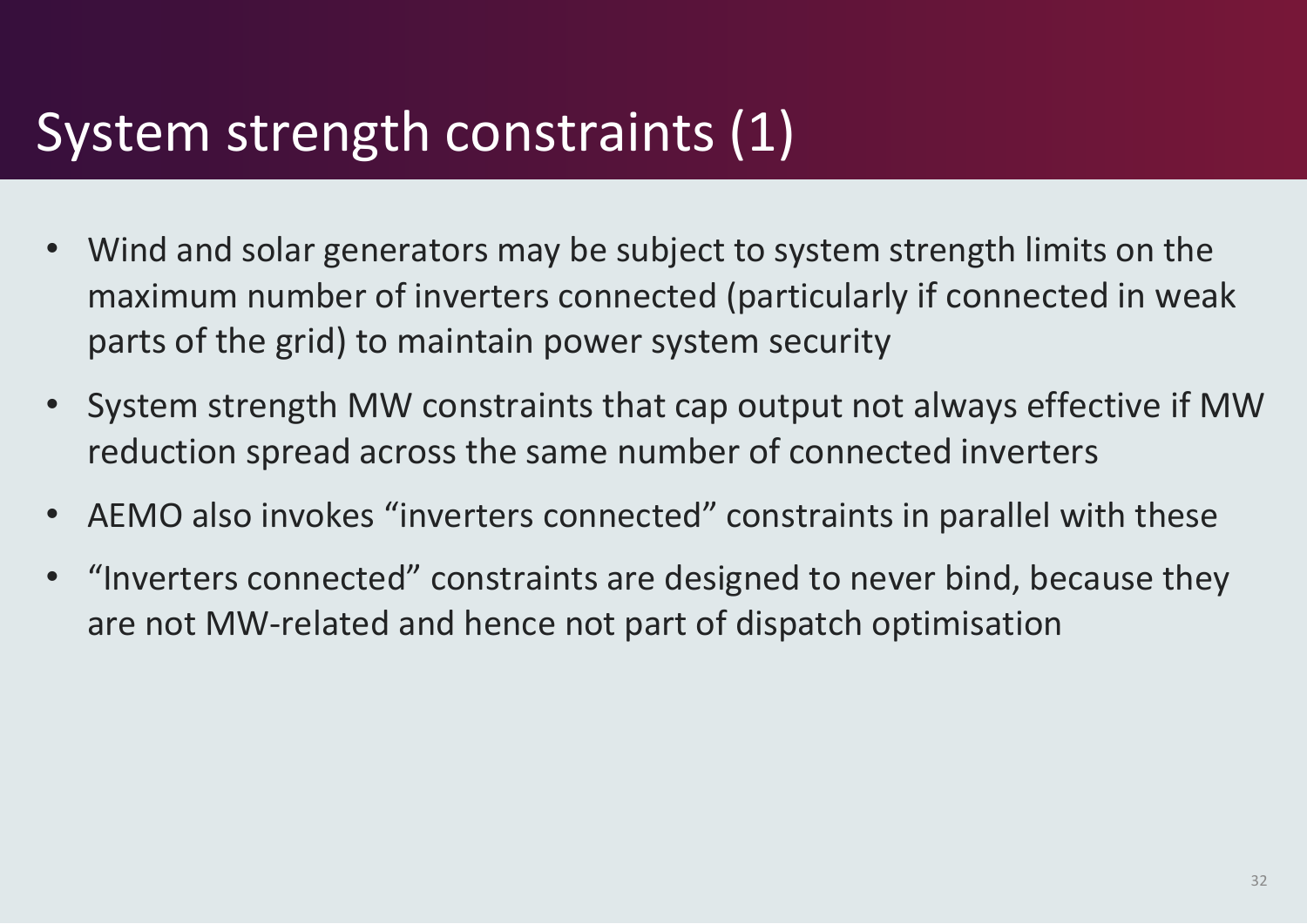### System strength constraints (2)

**Issue:** Current process for issuing an inverters connected dispatch instruction is largely manual, with potential for large delays threatening power system security

- Scope to automate this process
	- Constraint naming convention: xxxSTRxxx |
	- Extract the "inverters connected" limit from the NEMDE dispatch constraint solution by subtracting the swamping value (10,000) from its constraint RHS
	- Upload limit to park controller
- **Please provide any feedback to [op.forecasting@aemo.com.au](mailto:op.forecasting@aemo.com.au) by Fri 3 April**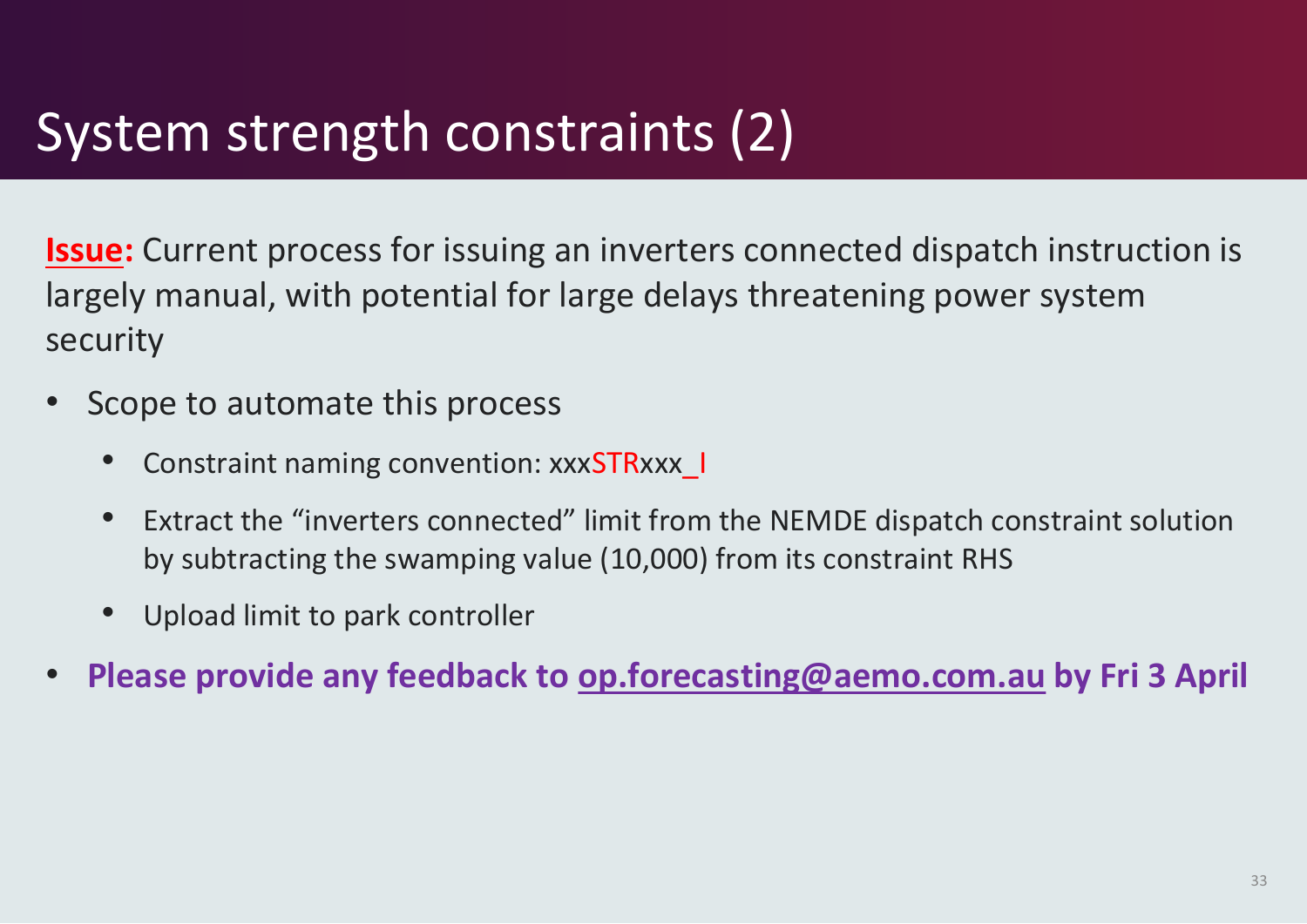## SCADA provision (1)

- SCADA data transmitted to and from AEMO must comply with the Power [System Data Communication Standard, to enable AEMO to discharge its](https://www.aemo.com.au/-/media/files/electricity/nem/network_connections/transmission-and-distribution/aemo-standard-for-power-system-data-communications.pdf)  market and power system security functions
- NER 4.11.1(a) and S5.2.6: Generators must comply with this standard with respect to the quality, security and reliability of SCADA data, including:
	- Management of planned SCADA outages
	- Response to, and rectification of failed SCADA dispatch data within six hours
- For Intermittent Gens, SCADA dispatch data includes AWEFS/ASEFS inputs:
	- active power, set-point, local limit
	- wind speed, wind turbines generating/available
	- solar irradiance, solar inverters generating/available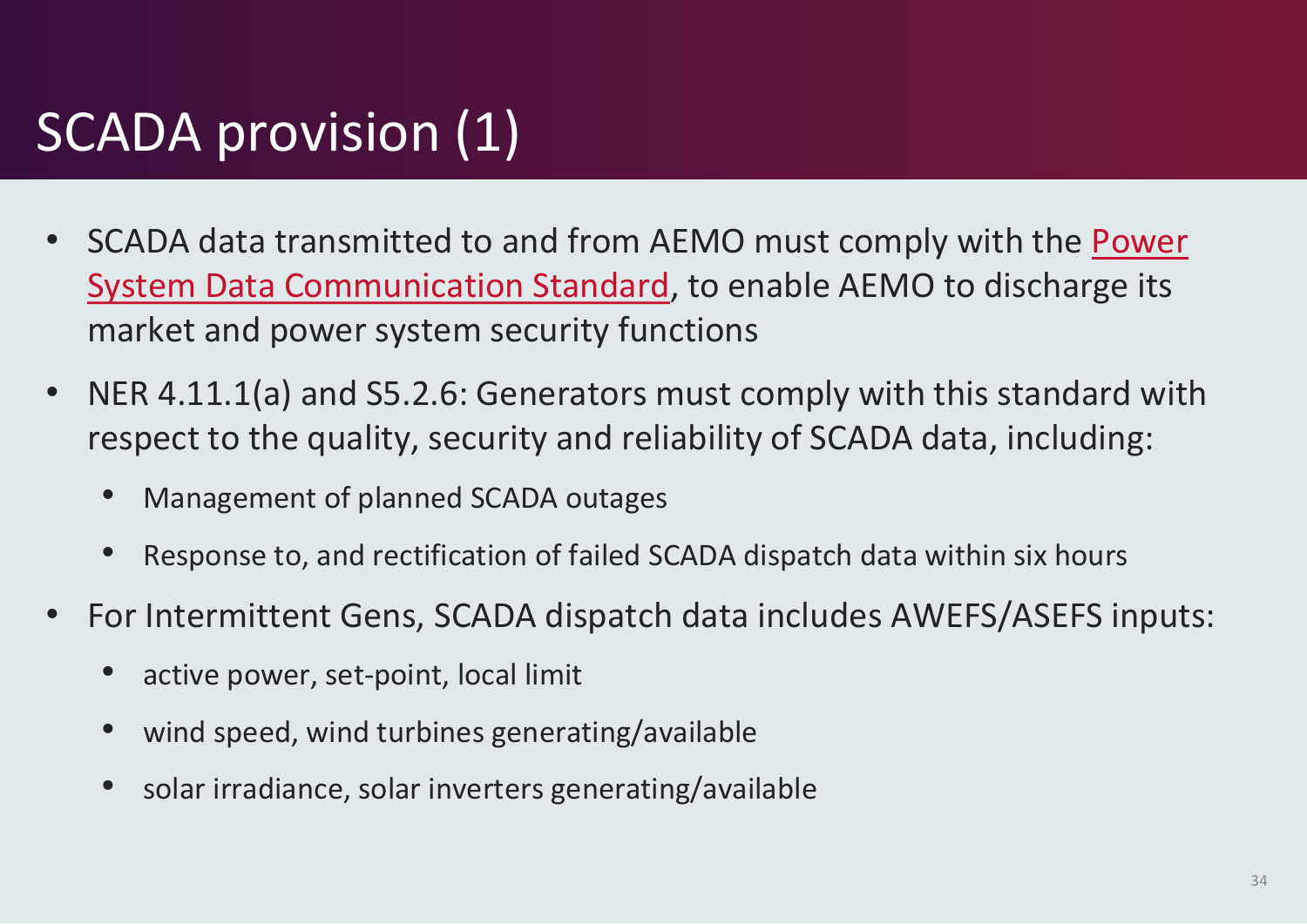# SCADA provision (2)

Good quality and reliable SCADA is critical to the ongoing accuracy of AWEFS/ASEFS dispatch forecasts:

#### **Issues:**

- If SCADA active power fails > 1 hour:
	- AWEFS/ASEFS reverts to weather-based PD forecast  $\rightarrow$  large dispatch errors
- If SCADA wind speed or solar irradiance fails:
	- AWEFS/ASEFS produces constrained forecasts  $\rightarrow$  reduce cap to zero issue
- If SCADA turbines/inverters available fails:
	- AWEFS/ASEFS forecast based on installed  $\rightarrow$  potential large over-dispatch errors
- If SCADA local limit fails:
	- AWEFS/ASEFS forecast ignores local limit  $\rightarrow$  potential large over-dispatch errors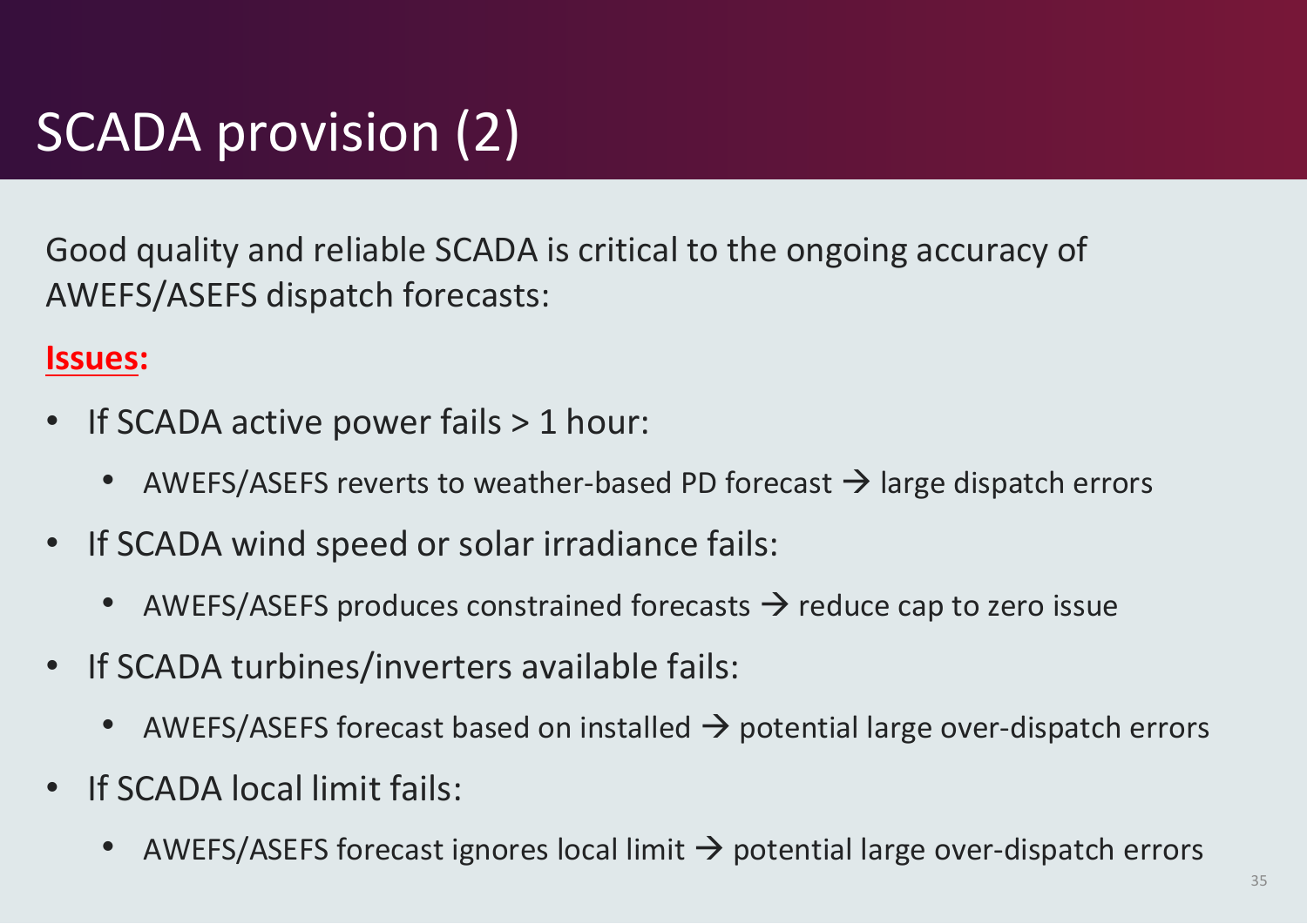# SCADA provision (3)

#### **Actions:**

- AEMO liaises with participant to rectify failed SCADA, or to provide suitable alternative, including AEMO replacing the failed SCADA
- If failed SCADA persists for more than six hours, AEMO notifies the participant requesting they submit a GPS s5.2.6.1 non-compliance notice
- Notice forwarded to the AER
- AEMO may disconnect the farm if prolonged SCADA failure is causing market or security issues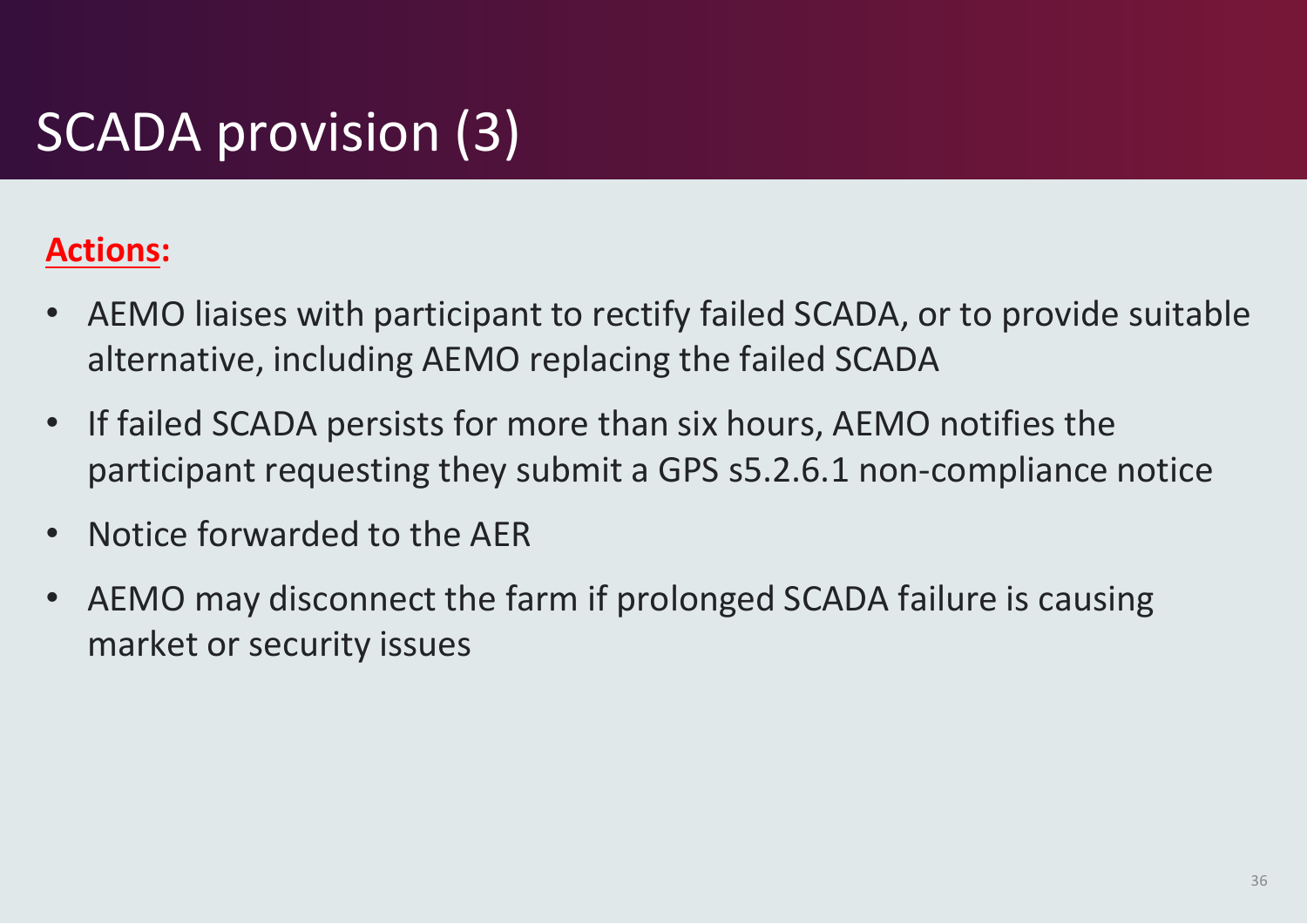### Operational communication facilities

- Under Clause 4.11.3 of the NER, generators are required to establish, maintain and update operational communication facilities and contacts
- In particular, generators are required to:
	- Nominate and regularly update AEMO with contact details for nominated personnel who will receive or provide operational communications for each of its facilities
	- Must provide two independent telephone communication systems. Mobile phones are not sufficient.
	- Telephone communication systems must be in good repair and must investigate faults within 4 hours or as agreed with AEMO of a fault being identified
	- A form of electronic mail facility must be established and maintained
- Good industry practice is to notify AEMO of any changes immediately and review contacts on a regular basis
- **Please send all contact updates to psocontacts[@aemo.com.au](mailto:op.forecasting@aemo.com.au)**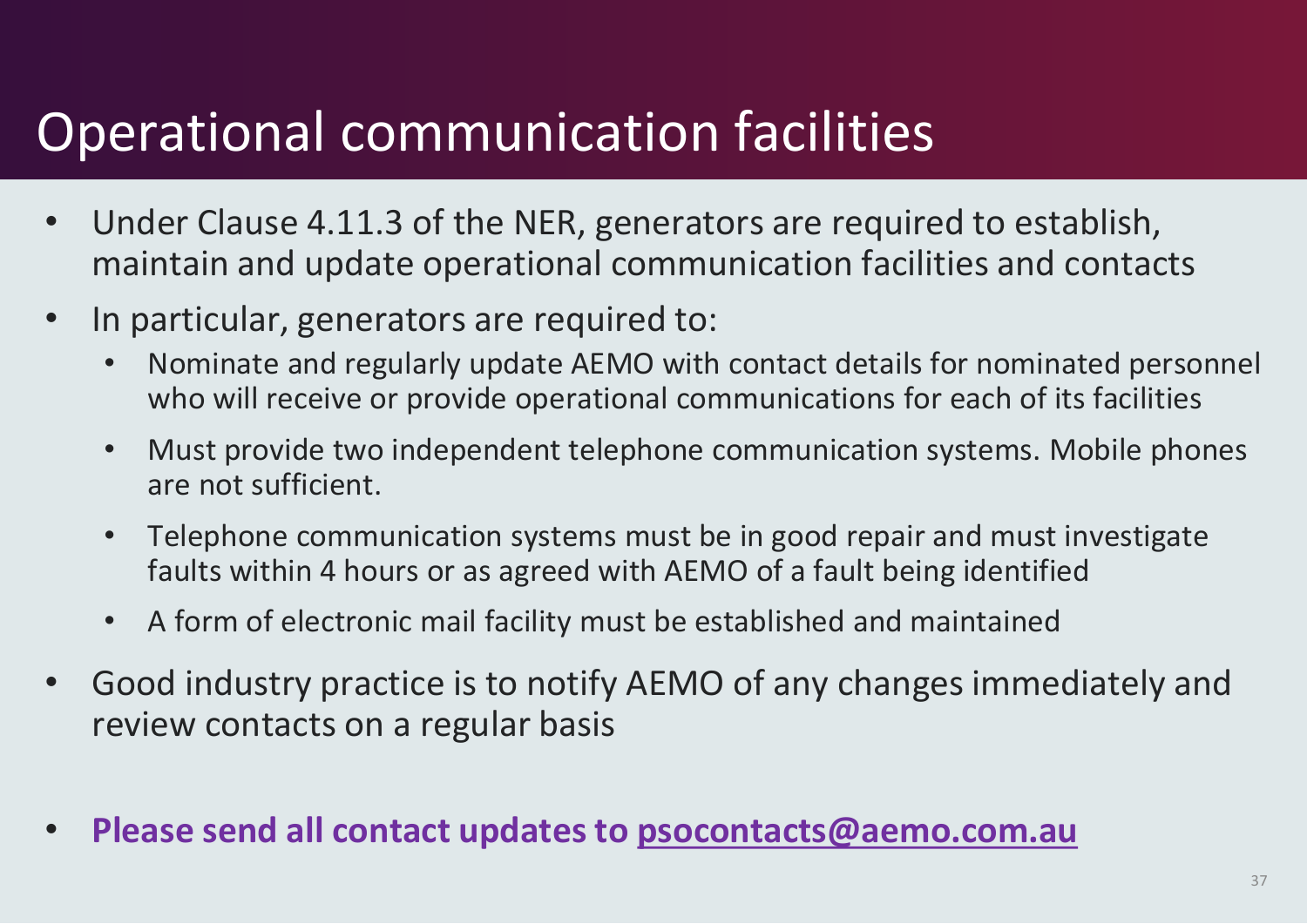# Other Business

Mike Davidson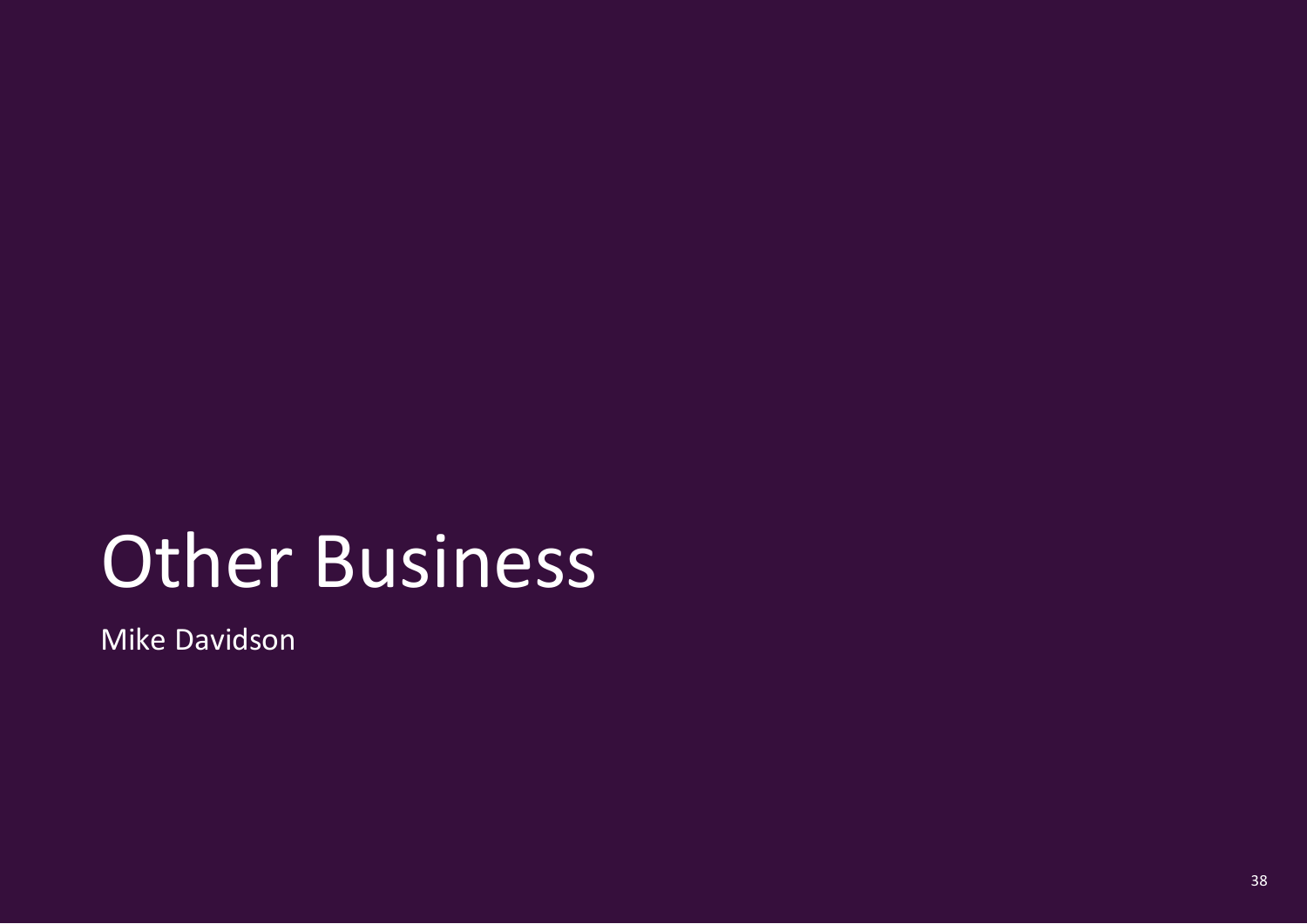## Thank you for your valued participation !

- AEMO runs Intermittent Gen forums every year
- [AEMO will publish forum minutes \(see the Intermittent Generator Forum](https://www.aemo.com.au/Stakeholder-Consultation/Industry-forums-and-working-groups/Other-meetings/Intermittent-Generator-Forum)  webpage)
- General feedback or questions: email [op.forecasting@aemo.com.au](mailto:op.forecasting@aemo.com.au)

- **AWEFS & ASEFS info**: [Solar and wind energy forecasting webpage](http://www.aemo.com.au/Electricity/National-Electricity-Market-NEM/Planning-and-forecasting/Solar-and-wind-energy-forecasting)
- **Participant Self-Forecasting info**: [Participant Forecasting webpage](http://www.aemo.com.au/Electricity/National-Electricity-Market-NEM/Planning-and-forecasting/Solar-and-wind-energy-forecasting/Participant-forecasting)